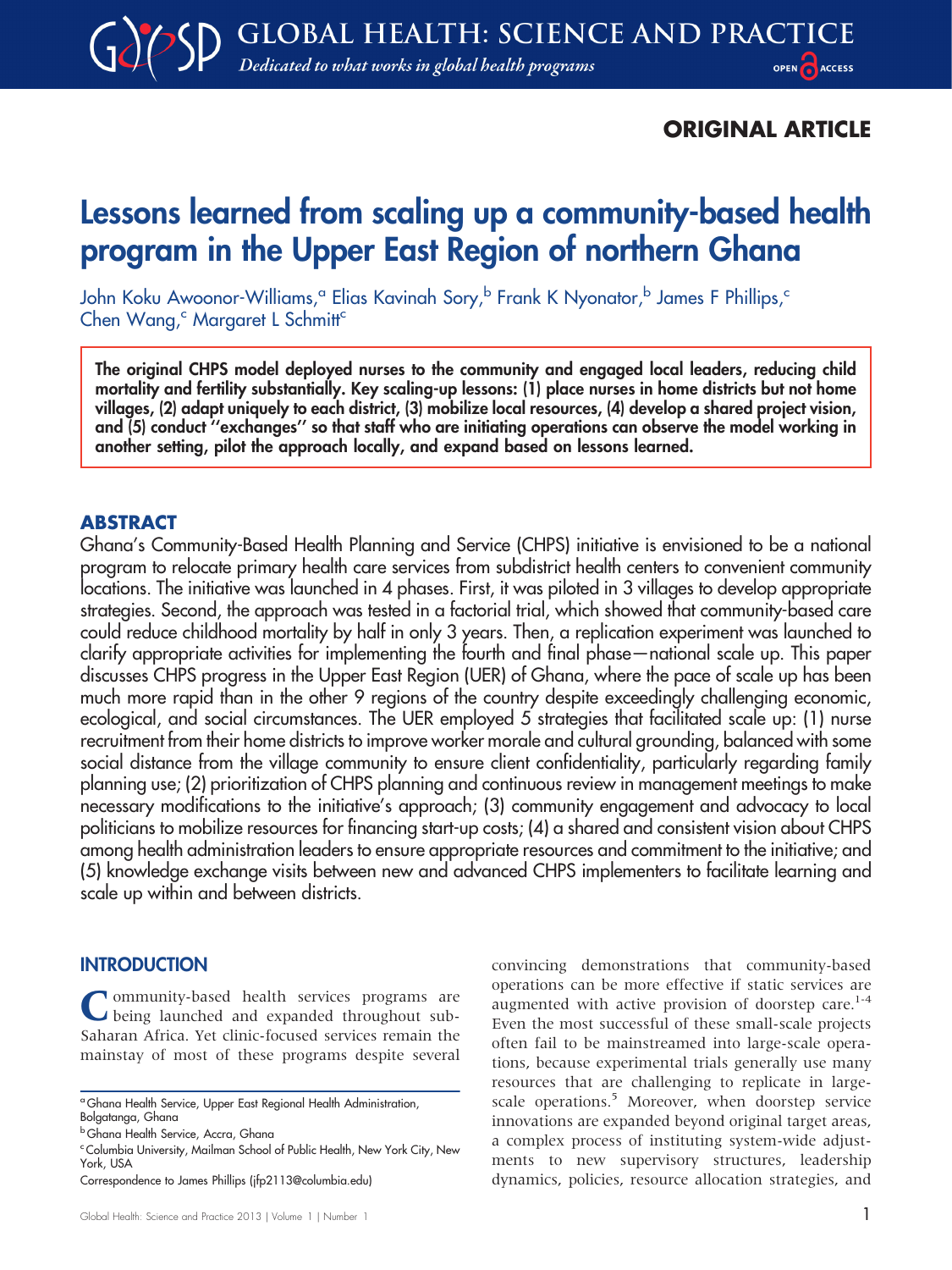Leadership to develop smallscale innovations is often different than the type of managerial and political leadership required to change systems at scale.

plans are needed at each organizational level.<sup>6</sup> Such systemic changes are more complex to undertake than donors, researchers, and planners typically anticipate,<sup>7</sup> largely because leadership required to develop and test small-scale innovations sometimes contrasts with the type of managerial and political leadership required to change a large-scale system.

As early as the 1978 Alma Ata Conference, policies for achieving community-based primary health care became a pillar of Ghana's health policies. By the 1990s, however, mounting evidence that health development was not achieving national goals stimulated deliberations on feasible means of achieving health-sector reform.8-13 Moreover, the specific means of improving program performance remained unclear.<sup>14-15</sup> Research identifying gaps in health outcomes called for national solutions, yet there was little concrete guidance to evidence-based policymaking and program development.

This paper describes the history of how an experimental study set the stage for a national program for promoting community-based primary health care—the Community-Based Health Planning and Services (CHPS) initiative. The paper also discusses factors of the initiative in the Upper East Region (UER) where CHPS was originally tested and scale up was most successful, despite being Ghana's poorest and most remote region. After a decade of implementation, the population of CHPS communities served by the CHPS program as a proportion of total district populations in the UER was 5 times the coverage achieved in the other 9 regions. To clarify factors that could explain the relative success of scale up, we consulted current and former Regional and District Directors of Health Services in the UER and compared their insights with those of leaders from an adjacent region where CHPS has been relatively slow to scale up.

#### WHAT IS CHPS?

CHPS is a national health policy to reorient primary health care services from subdistrict health centers to convenient community locations. Its goal is to transform the dynamics of rural health care service delivery from community health care providers who passively wait for patients into outreach workers who actively seek patients in communities and their homes, also known as doorstep services. The vision

of CHPS is to accelerate progress toward Millennium Development Goals 4 and 5 (MDG 4 and 5) on child health and maternal health, respectively. The core strategy entails deploying trained and salaried nurses, known as community health officers (CHOs), to village locations where they provide basic preventive, curative, and promotional health services in homes or community clinics. The CHOs are supported by the health care program's community organizational activities, including the recruitment, training, and deployment of volunteer workers. Critically important to CHPS is the effective provision of family planning information and services, to include doorstep provision of oral, injectable, and barrier contraception, referral for IUDs and other long-acting methods, and promotional services that are targeted to the needs of men and organized mainly by male volunteers.16-17

#### PHASED PROGRAM DEVELOPMENT OF **CHPS**

Beginning in the early 1990s, Ghana instituted a partnership between applied health researchers and administrators to develop an action-oriented research agenda to guide health sector reform by resolving policy debates.<sup>18</sup> CHPS was informed significantly by national program development experience in Asia.<sup>19</sup> It was initially developed as a pilot project of the Navrongo Health Research Centre and progressed into a national policy over 4 overlapping phases [\(Figure 1\)](#page-2-0).

#### Phase 1: Navrongo Pilot to Develop Social Grounding for Service Strategies

In Navrongo, Kassena-Nankana District, UER, an 18-month pilot was initiated in 1994 by a team of social researchers, health scientists, and program implementers. The team consulted chiefs and elders, married women and men, and health care providers about appropriate strategies for implementing, managing, and sustaining community-engaged primary health care<sup>14</sup> in order to subordinate operation of the program to social institutions that shape reproductive preferences and health-seeking behavior.<sup>20-21</sup> Research scientists conducted qualitative research to determine the form of social interaction necessary for simplifying health communication and program mobilization processes and for facilitating volunteerism, consensus building, and ideational change. Qualitative research also identified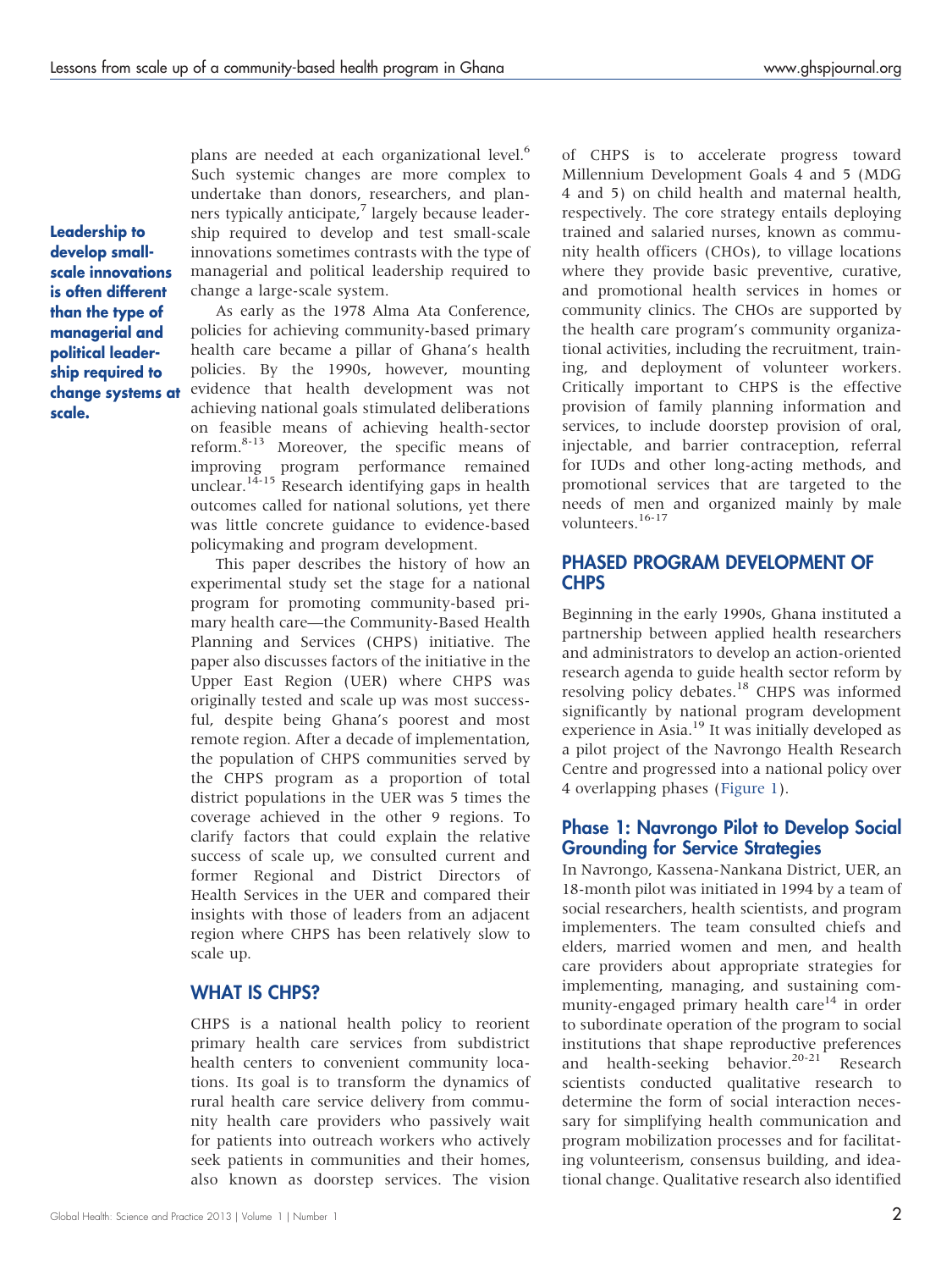<span id="page-2-0"></span>

gender issues and possible strategies for addressing them, $^{22}$  including how to offset gate-keeping constraints in seeking health care, $2^3$  how to engage the support and participation of men in reproductive health promotional activities that they might otherwise resist, $24$  and how to sustain worker accountability for responsible service delivery.<sup>17</sup> Focus group discussions were conducted quarterly to understand health worker and community reactions and to revise and tailor program operations. Following 18 months of this participatory research and planning, an appropriate model was finalized.<sup>2</sup>

Two sets of activities emerged from the Phase 1 model:

- 1. Existing clinical nurses were reoriented to community health care and assigned to village locations with the new designation of ''community health officers'' (CHOs). Nurses completed 18 months of training focused on basic curative health services, public health, immunization, and family planning.
- 2. Male volunteers from the communities were recruited and trained for 6 weeks to provide a limited set of services, such as oral rehydration and provision of condoms ([Box 1](#page-3-0)). These zurugelu ("togetherness") activities were based on existing traditional forms of governance, consensus building, and volunteerism, and they were designed to build male leadership and participation into reproductive health services, in addition to expanding women's participation in seeking reproductive and child health services. The project equipped volunteers with bicycles and startup kits of essential drugs, conducted training on service management, and set up revolving accounts so that the community financed and sustained the flow of supplies.<sup>26</sup>

During Phase 1, the project clarified, documented, and translated operational details of mobilizing zurugelu and community health officer activities into practical and culturally appropriate implementation plans.<sup>17</sup> See [Box 2](#page-3-0)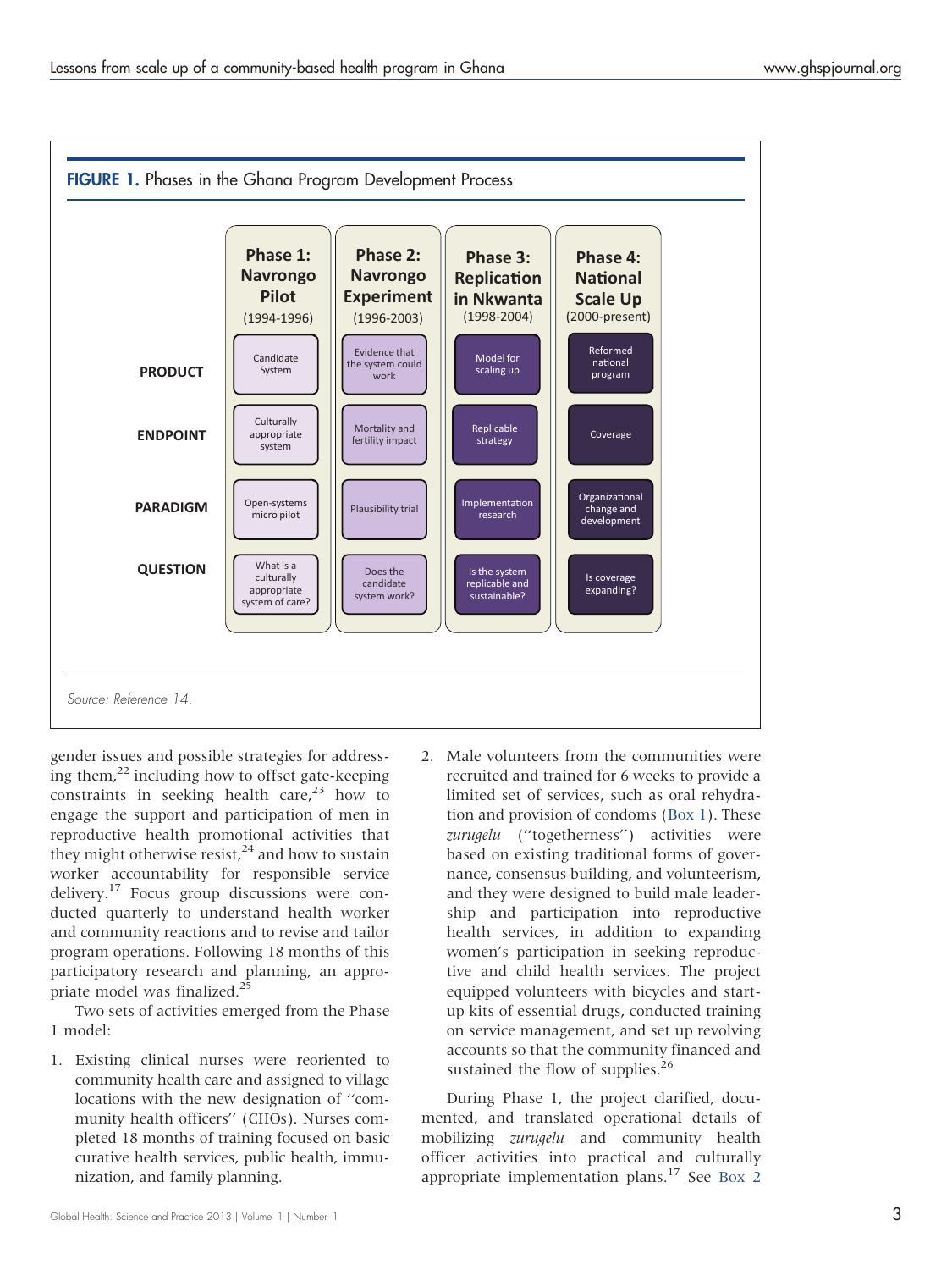#### <span id="page-3-0"></span>Box 1. Community Health Services Piloted in Phase 1

Role of nurses, known as community health officers (CHOs), who received 18 months of technical training and provided both health post-based and doorstep services:

- Integrated management of childhood illness (treatment of malaria and febrile acute respiratory infection with antibiotics), management of diarrheal disease, and referral of complicated cases
- Outreach organizational support for comprehensive childhood immunization
- Provision of micronutrient supplementation
- Antenatal care, including the provision of iron folate
- Support for uncomplicated deliveries and referral for emergencies
- First aid for minor injuries and skin conditions
- Health promotion and education, including supervisory support for volunteers
- Family planning counseling and services (oral contraception, condom distribution, and injectable contraception) and referral for long-acting methods
- Management of contraceptive side effects and referral, as needed

Role of male volunteers, who were selected by community stakeholders and trained for 6 weeks:

- Antipyretics for the care of children
- Oral rehydration
- Condoms
- Vitamin supplementation
- Health and family planning promotion directed mainly to male social networks
- Organizational backstopping of CHO activities, such as immunization and antenatal care

#### Box 2. Key Lessons from the Phase 1 Navrongo Pilot

- N Community-based consultation is an effective means of adapting strategies to the social environment. Traditional social structures can be successfully engaged as a programmatic governing body—in this case, the chieftaincy and lineage system.
- N Collaboration between community leaders, implementers, and social scientists permitted ''learning by doing''—adjustments of strategy according to new evidence, community advice, and worker comments. Operational aspects involving selection and training of workers and volunteers, as well as gender and communication strategies, work routines, location of health posts, and other operational details, can be optimized with ''learning by doing'' community input.
- Appropriate worker recruitment strategies need to be developed to address Ghana's cultural and language diversity. (Ghana has 82 languages.) National centralized recruitment and training of frontline workers lead to the deployment of staff who lack basic linguistic skills and cultural knowledge. District-level decentralized manpower development reduces turnover and improves performance.
- N Workers should be posted to their home district but not to their home village. Villages seek nurses who have an element of social distance and an ability to maintain family planning confidentiality. For this reason, the project constructed ''community health posts'' to provide a balance between integrating services into the local context and maintaining social distance between the service and social system.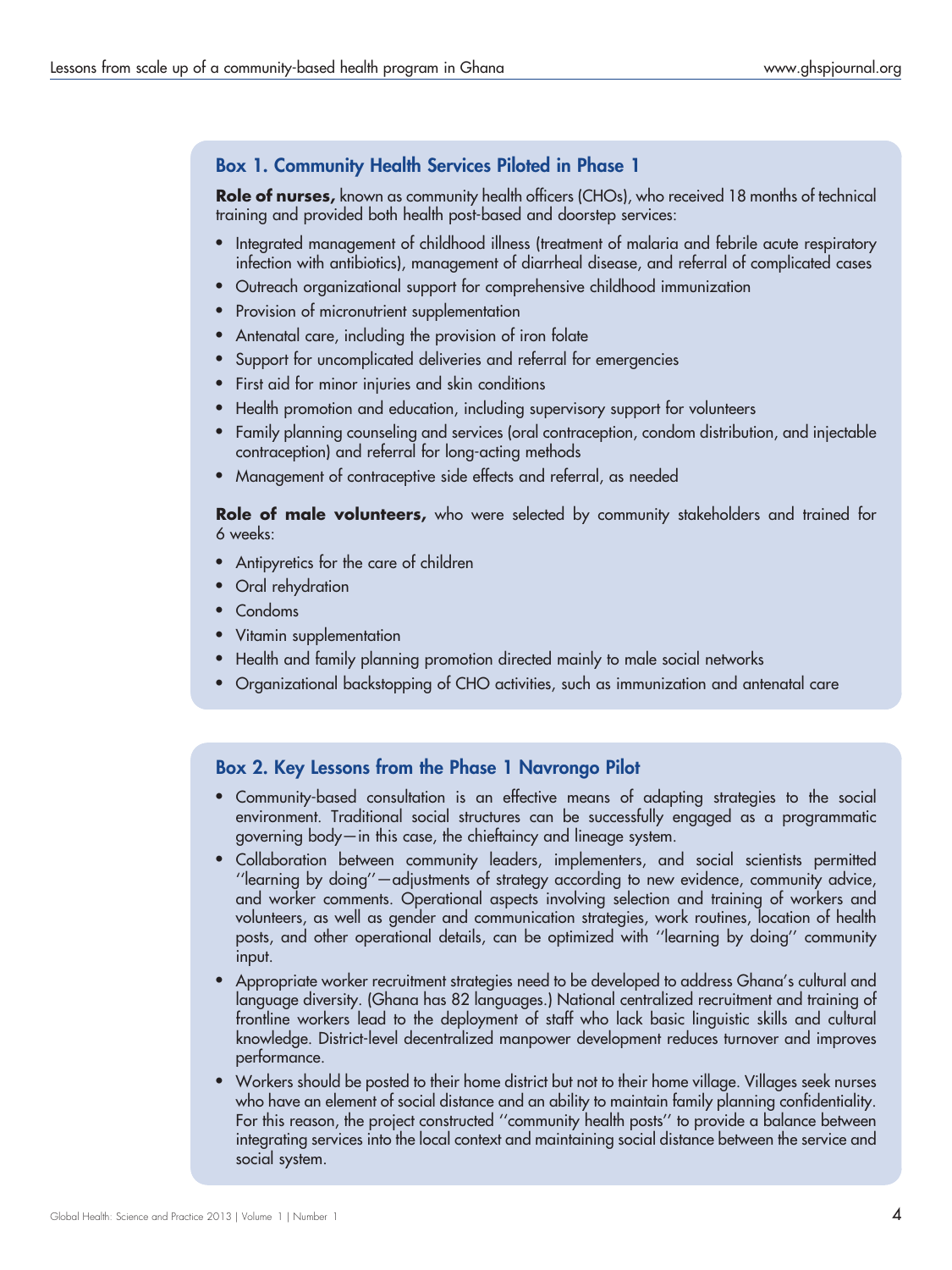for key lessons learned during the first phase.

#### Phase 2: Navrongo Experimental Trial to Test the Pilot Approach

Following the pilot, 37 communities of Kassena-Nankana District were grouped into experimental areas where zurugelu and CHO activities were deployed. Subdistricts were assigned to 1 of 4 experimental groups to evaluate the relative efficacy of the approaches (Figure 2):<sup>16</sup>

- 1. Zurugelu activities
- 2. CHO activities
- 3. Both zurugelu and CHO activities
- 4. No intervention

Relative efficacy was evaluated with data on child mortality and fertility trends collected by the Navrongo Demographic Surveillance System  $(NDSS).$ <sup>16,27,28</sup>

Results indicated that comprehensive community-based health care provided by the CHOs

with support from *zurugelu* volunteers was **Deploying nurses,** associated with statistically significant reduc- with support from tions in fertility rates and substantial improve- community volunments in child survival compared with other **teers, substan**experimental groups.<sup>29-30</sup> In the first 3 years of **tially reduced both** the project, the total fertility rate declined by 1 **fertility and child** birth in the combined CHO and *zurugelu* mortality rates. communities while it remained unchanged at nearly 5.5 in the comparison areas. In the communities where CHOs were deployed whether with or without zurugelu volunteerschild mortality declined by one-half in only 3 years. Within 7 years, child mortality declined by two-thirds.

Communities in which CHOs were deployed but without support from community volunteers showed no changes in fertility rates. In addition, there was no fertility or mortality impact in the subdistricts where only *zurugelu* activities were implemented. In fact, volunteers posted without resident CHOs were less effective than providing no community care at all. $^{22,31}$  The non-intervention group was also ineffective, experiencing



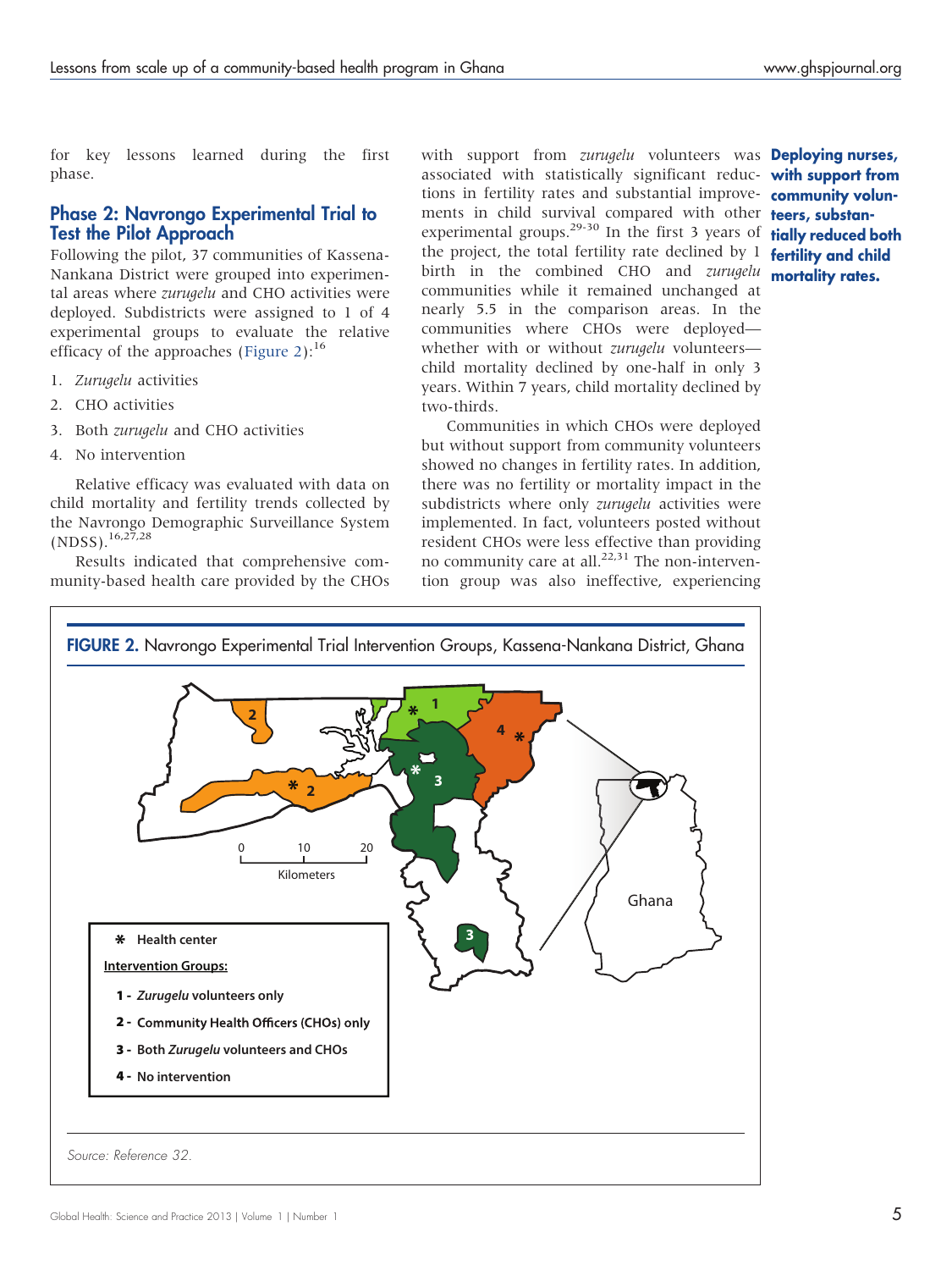#### Box 3. Key Lessons from the Phase 2 Navrongo Experimental Trial

- The combination of traditional social institutions and volunteers with community health nurses, relocated from subdistrict health center clinics to communities, maximizes social acceptability of health and family planning care.
- The combined CHO and zurugelu volunteers approach produced substantial improvements in both fertility and child mortality rates.
- Piecemeal approaches do not work: Volunteer-based outreach without a resident CHO had no impact on fertility or child mortality; CHO-based services without the support of volunteers had no family planning and fertility impact.

modest demographic changes unrelated to community-based care.

Because the CHO plus zurugelu approach produced improvement in both reproductive and child health, the combined approach was deemed to be the optimal strategy for national scale up.<sup>29-30,32-33</sup> See Box 3 for lessons learned during the second phase.

#### Phase 3. Replication Experiment in Other Districts to Validate Approaches

Although results of the Navrongo trial were impressive, district and regional health managers questioned relevance of the model to a national program. They debated whether replication of this model could be achieved in other parts of Ghana and whether it would improve demographic and health outcomes in areas outside the UER. Critics asserted that non-replicable institutional resources of the Navrongo Health Research Centre were responsible for the project's success, compromising relevance of the approach in other settings. Others argued that the Navrongo model was relevant only to the sociocultural circumstances of the UER.

To gain the necessary credibility for launching a national scale up of the model, the Navrongo experience was validated in another cultural and ecological zone of Ghana—the rural Nkwanta District of the Volta Region whereby only routinely available resources of the Ghana Health Service (GHS) were used.<sup>14-15</sup> To facilitate this process, the Volta Regional Health Administration sponsored a ''knowledge exchange,'' in which health workers from Nkwanta District visited the Navrongo project team in Kassena-Nankana to observe the Navrongo model of care and engage in candid discussions with counterparts about the feasibility of transferring the Navrongo model to Nkwanta. Although participants viewed the transfer of the model as requiring a daunting expansion of logistics capabilities, manpower, and supervisory workloads, direct dialogue with the Navrongo project team dispelled mystery about the CHPS development process and nurtured teamwork for developing pilot CHPS areas in Nkwanta.<sup>34</sup>

To facilitate implementation, the Nkwanta management team adopted Navrongo's participatory planning process for adapting strategies to local and contextual circumstances as several distinct differences existed between the Nkwanta and Kassena-Nankana Districts, including their social organizational structures. Moreover, Navrongo had extensive research resources that the Nkwanta team lacked. Thus, the Nkwanta team developed training, logistics, and management information procedures that could be implemented at minimal cost.<sup>34-35</sup>

The exchange program achieved operational success and contributed to increased health access and use.<sup>35-36</sup> In response, the GHS sponsored additional replication projects so that each region of Ghana would have learning localities where CHPS could be implemented using the Nkwanta scaling-up strategy. In each replication district, the community-based care model increased contraceptive prevalence, participation in antenatal and postnatal care, and childhood immunization coverage.<sup>34,36</sup>

The success of the multidistrict replication process suggested that the Navrongo model could be implemented in similarly impoverished and health-deprived localities even with contrasting administrative, social, and cultural systems [\(Box 4\)](#page-6-0). The exchange program also demonstrated that inter-district peer-exchange programs could be used to scale up CHPS.<sup>40-41,14</sup> Most importantly, monitoring evidence suggested that participatory team exchanges were a more successful strategy for fostering scale up

Exchange visits between newly implementing and advanced teams were more successful at scaling up the CHPS model than traditional workshops.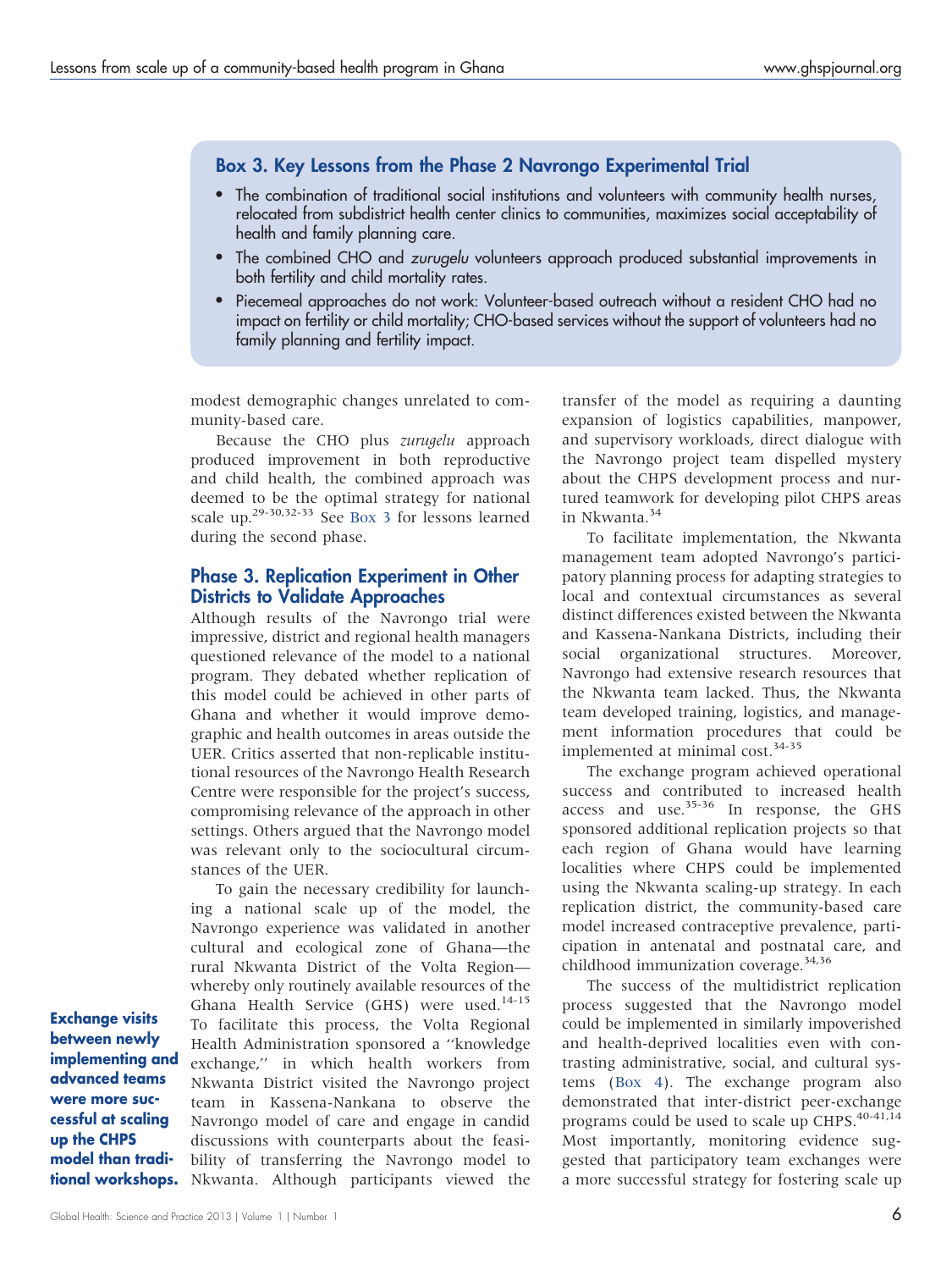# <span id="page-6-0"></span>Box 4. Key Lessons from the Phase 3 Replication Trial

- Knowledge exchange visits between new and experienced CHPS districts can catalyze the transfer of CHPS implementation capabilities.
- While CHO doorstep service delivery is the core component of CHPS, optimizing implementation requires adjustment to social and ecological conditions of each district. CHPS operational details should be locally planned and decentralized.
- Cultural heterogeneity requires strategic decentralization. Sustaining and spreading the Phase 1 pilot learning process informs and catalyzes scaling up.
- Redesigning training manuals to address technical inadequacy and improving documentation so that manuals are system implementation-focused rather than focused solely on health interventions was necessary.
- N Decentralizing human resource development to the regional level ensured linguistic and cultural diversity were not constraints to scale up.

than workshops. Indeed, even today, most CHPS coverage is concentrated in districts that participated in exchanges with the Navrongo or Nkwanta teams. Much of the success with CHPS scale up in the UER is related to the fact that all workers in the region have had experience with the process of developing and implementing CHPS, even before they started the process in their home localities.<sup>15</sup>

### Phase 4. National Expansion of the CHPS **Initiative**

In 1999, the GHS reconvened district and regional health managers to assess the Nkwanta validation experience, and consensus emerged for promoting lessons from the Kassena-Nankana and Nkwanta Districts into a national program (Box 5). According to monitoring data from the GHS, $42$  nearly all districts in Ghana had some degree of coverage of the CHPS program by 2008 ([Figure 3](#page-7-0)). Further observation and monitoring indicated that CHPS spread most

rapidly in districts where pilots had been launched, suggesting that scale up followed patterns of change characteristic of diffusion processes.15,43

#### CHPS SCALE-UP CHALLENGES AND UPPER EAST REGION SOLUTIONS

Monitoring data from September 2000 to June 2008 indicate that the proportion of the population covered by functioning CHPS zones across Ghana's 10 regions is low, with the most populous regions in southern Ghana performing the most poorly [\(Figure 4\)](#page-8-0). The national trend of CHPS scale up in Ghana during this time period is also low (indicated by the black line in [Figure 4\)](#page-8-0). In contrast, the prevalence of CHPS coverage in the UER was 5 times that of the national average as of mid-2008. Further progress since 2008 has sustained the region as the leader among all 10 regions and the only region on target to attain full coverage by 2015.

### Box 5. Key Lessons from Phase 4 National Scale Up

Because core financing for CHPS is lacking, relying on other strategies helped to mobilize the necessary resources and accelerate scale up. These included:

- Funding "pilot CHPS" zones within districts that give managers experience while politicians can observe operations and witness community enthusiasm for CHPS. Let the political gains of CHPS expansion become a political gain for local assemblymen and assemblywomen.
- Seeking local government and community support to fund start-up costs while health sector managers seek financing from the development sector for expansion costs
- Prioritizing CHPS in regional staff meetings, budget discussions, and data review to catalyze organizational change. Follow through with regional technical staff visits to districts and CHPS zones, making CHPS expansion a key factor in performance reviews.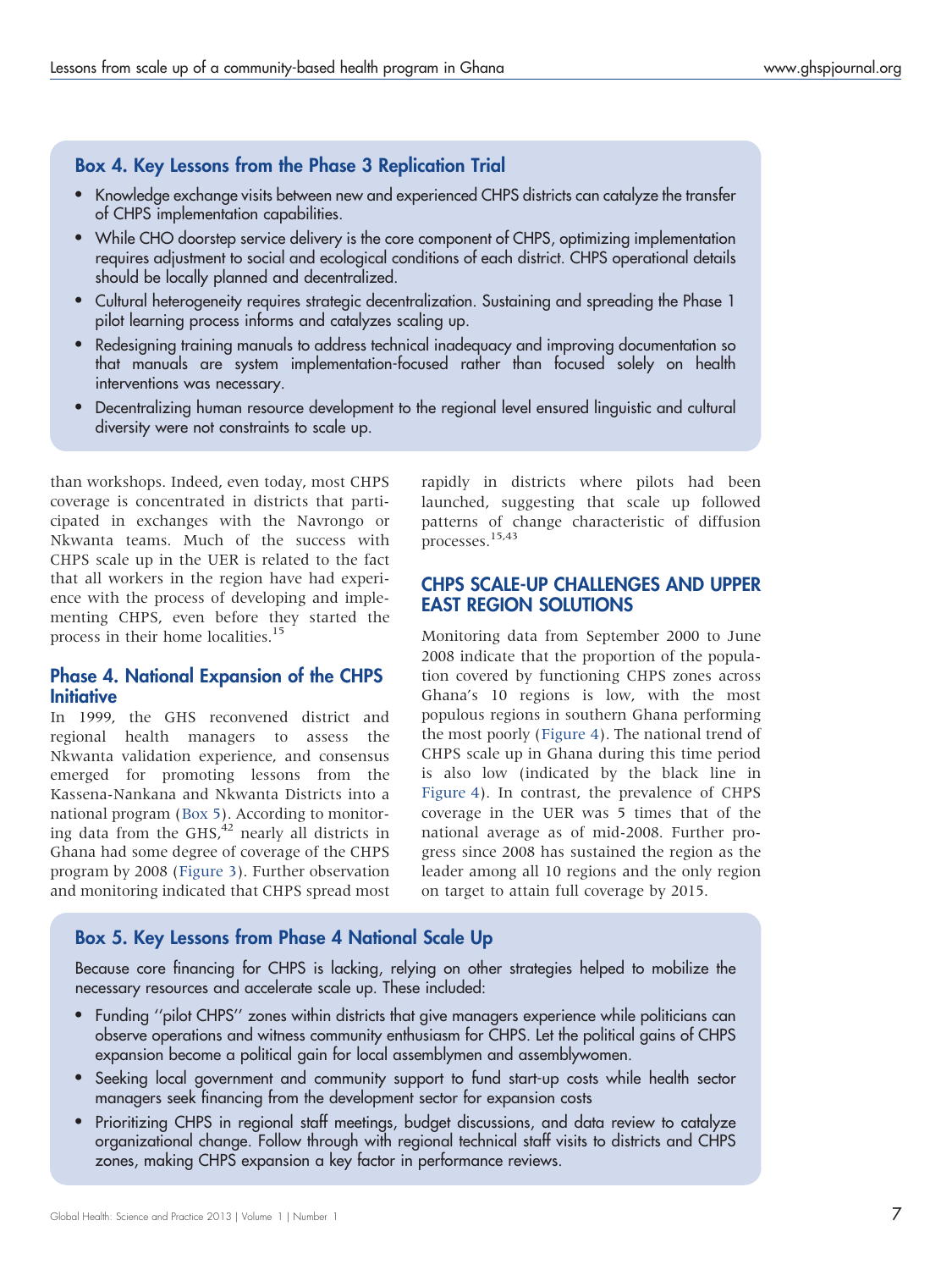<span id="page-7-0"></span>

#### Methodology for Assessing Views of District Directors

To clarify stakeholder's perceptions of factors that either constrained or accelerated the scale up of CHPS in the UER, we interviewed all former and current District Directors of Health Services, 3 former and current Regional Directors of Health Services, and key staff and scientists of the Navrongo Community Health and Family Planning Project. For comparison, we interviewed the current Regional Director of the Northern Region and District Directors of Health Services in 4 northern regional health administrations. We also conducted a desk review of archival reports and documents of the GHS.

We identified 2 sets of challenges to scaling up the CHPS program.

In general, issues related to manpower numbers, training, service capacity, and deployment summarized in [Table 1](#page-9-0) apply to

the early CHPS implementation era. For example, CHOs in the early phases were unprepared to deliver essential health services, such as addressing maternal and neonatal complications. In addition, the initial training program for CHOs did not provide them with the necessary skills in how to engage with the community. Since 2009, a project of the GHS known as the Ghana Essential Health Intervention Programme (GEHIP) has focused on diagnosing barriers to CHPS expansion and developing interventions to address these problems. For example, the project trained CHOs in strategies for saving newborn lives and implemented a referral system to manage complicated cases.

[Table 2](#page-11-0) summarizes constraints related to support systems for expanding CHPS, maintaining operations, and leading the program development process. For instance, stakeholders pointed to the complicated health management information system that overburdened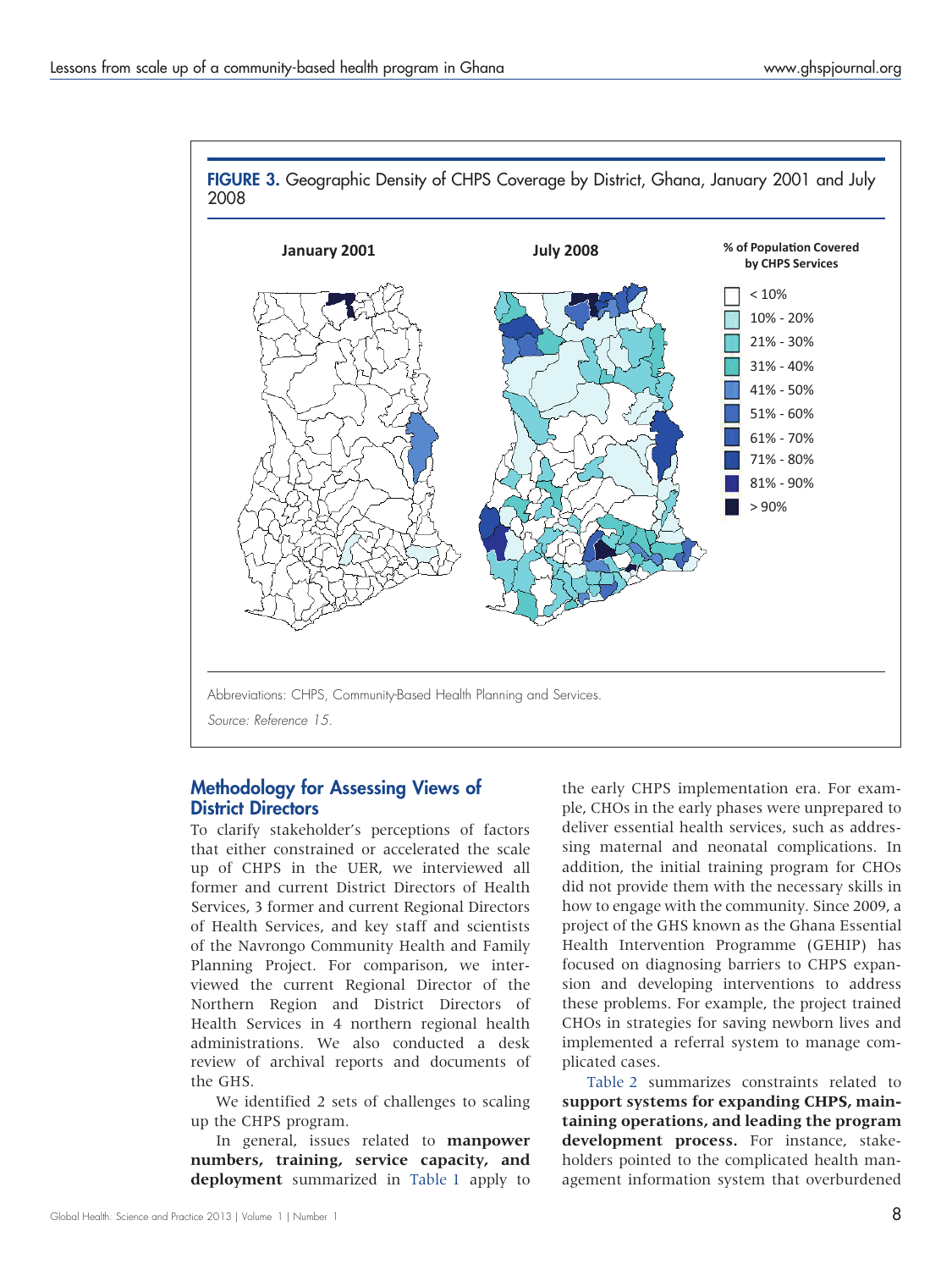<span id="page-8-0"></span>

staff to the detriment of service delivery. Furthermore, lack of feedback on the collected data resulted in little use of the information to improve service delivery. In many districts, lack of leadership and political engagement, coupled with the absence of a budget line item for CHPS, resulted in inadequate resources and a lack of focus on and clarity about the program.

#### 5 Strategies for Sustaining and Accelerating Scale Up in the UER

Interviews with the district and regional directors revealed 5 common strategies in the UER to cope with these challenges, which facilitated better scale up in the region compared with other regions.

#### Appropriate Manpower Recruitment, Training, and Deployment Strategies

Due to the close proximity of the the Navrongo Centre to the Regional Health Administration in the UER, which deploys CHOs, the operational details of launching, sustaining, and scaling up a large cadre of community nurses, including developing appropriate strategies for selecting trainees, has always been well understood by regional health leaders. Before 2002, the UER lacked a community health nursing school, and most nurses came from outside the region. They often did not speak local languages, and it was challenging to find nurses for community relocation who had the cultural understanding that community work required. As one district director noted:

It is all about commitment. When meet[ing with] them we plead with them because we know [it] is not easy traveling every day in and out … [and it] is risky. It's very difficult for us to draw [nurses] from [subdistrict] health centers. Some are pregnant, some are going to school, [and] some are joining their new husbands.

In response, the UER opened a regional training school in Navrongo and pioneered a policy of recruiting nurse trainees from the districts to which they would be posted. The communities themselves nominate and financially support most nurse candidates to ensure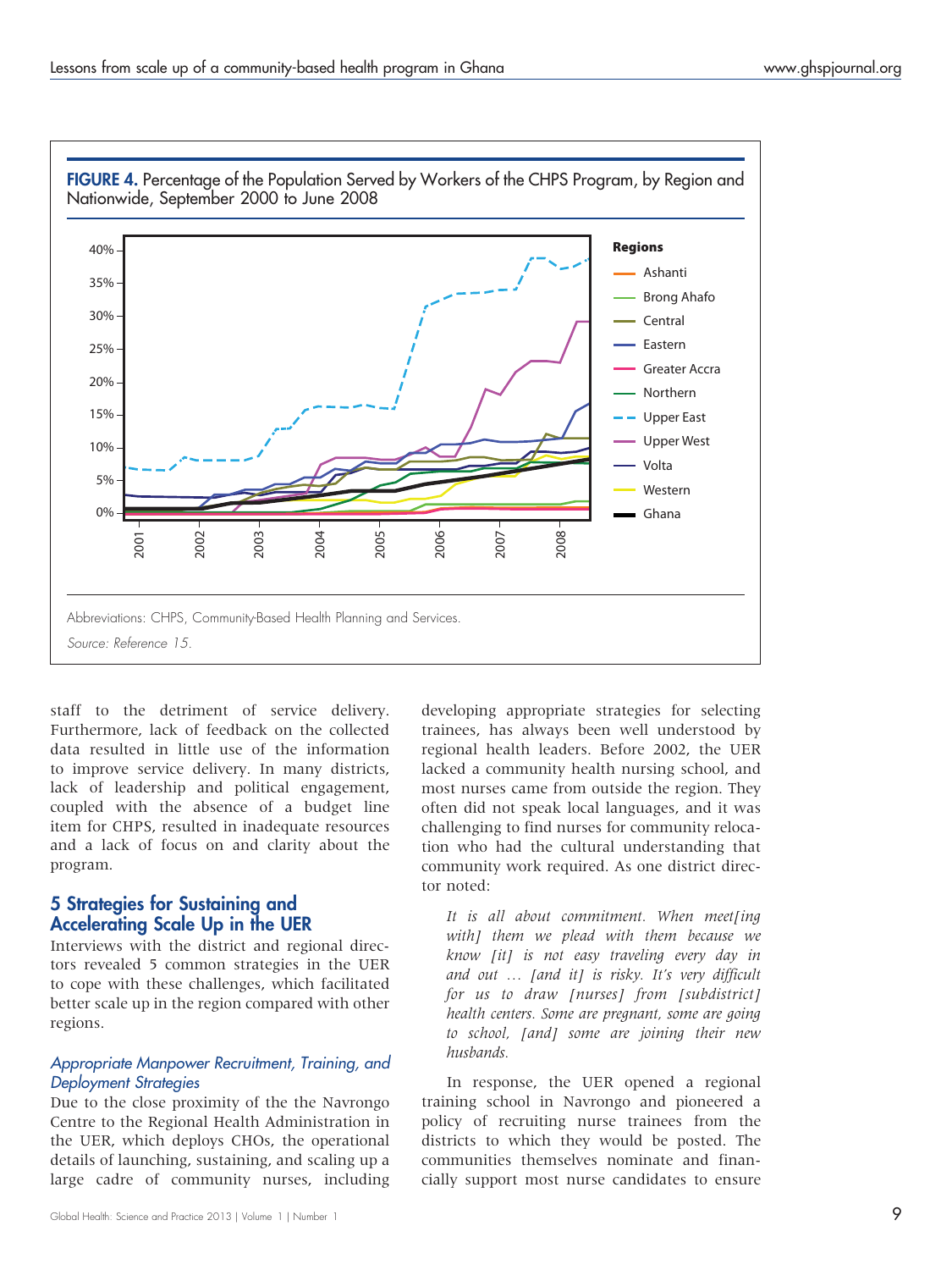| <b>Constraint Type</b>                     | <b>Barriers to Scaling Up</b>                                                                                                                                                                                                                                                                                                                                                                                                                                                                             | Actions Implemented in the UER                                                                                                                                                                  | <b>Global Implications</b>                                                                                                                                                                                                                                                                                                                                                                                          |
|--------------------------------------------|-----------------------------------------------------------------------------------------------------------------------------------------------------------------------------------------------------------------------------------------------------------------------------------------------------------------------------------------------------------------------------------------------------------------------------------------------------------------------------------------------------------|-------------------------------------------------------------------------------------------------------------------------------------------------------------------------------------------------|---------------------------------------------------------------------------------------------------------------------------------------------------------------------------------------------------------------------------------------------------------------------------------------------------------------------------------------------------------------------------------------------------------------------|
| Limited range<br>of services               | Deficient range of services.<br>Community health officers<br>(CHOs) were unprepared for<br>essential services (midwifery,<br>emergency management,<br>immediate post-delivery care).<br>Over-extension of job<br>$\bullet$<br>descriptions                                                                                                                                                                                                                                                                | Piloted and scaled up<br>community-engaged refer-<br>ral system<br>• Trained CHOs in strategies<br>for saving newborn lives<br>Focus roles on the burden<br>of disease and family plan-<br>ning | <b>Risk transition.</b> Community-based<br>primary health care reduces the burden<br>of disease. Emergency-related causes<br>comprise an increased proportion of<br>the remaining unaddressed burden.<br>Community-based planning.<br>$\bullet$<br>Developing effective referral systems<br>requires adapting operations to com-<br>munity road conditions and commu-<br>nication needs.                            |
| Inappropriate<br><b>CHO</b><br>recruitment | Insufficient nurse manpower<br>Centralized recruitment results<br>in deployment of workers to<br>localities where they are not<br>conversant with local<br>languages or customs.                                                                                                                                                                                                                                                                                                                          | Expanded nurse training<br>school volume<br>Recruited trainees from<br>$\bullet$<br>districts where they are to<br>be assigned and involved<br>health committees in selec-<br>tion process      | <b>Bottom-up planning.</b> Community<br>health systems development requires<br>"bottom up" strategic planning so that<br>scale up builds capacity that effectively<br>links services to local cultural condi-<br>tions, languages, and health needs.<br>Plan for ethnic diversity. Community-<br>$\bullet$<br>engaged recruitment reduces turnover<br>and improves performance, morale,<br>and community ownership. |
| Inappropriate<br>CHO training              | <b>Pre-service training.</b> Existing<br>18-month training program<br>does not address community<br>engagement, service outreach,<br>and community health care<br>planning. Overreliance on<br>didactic training and shortage<br>of locations and equipment for<br>mentoring arrangements hin-<br>der CHO preparedness.<br>In-service training. Relocating<br>$\bullet$<br>nurses from clinics to villages<br>requires training them to be<br>community organizers with<br>liaison and diplomatic skills. | Implemented 6-month<br>regional CHO internships<br>focused on community<br>engagement<br>Organized peer mentoring<br>coordinated with the train-<br>ing school curriculum                       | Systems approach to manpower<br>development. Equipment and bud-<br>getary planning should integrate the<br>process of pre-service, internship,<br>and in-service training and plan for<br>peer-mentoring arrangements.<br>Community-engaged peer leader-<br>٠<br>ship. Didactic health technology train-<br>ing is insufficient.                                                                                    |

<span id="page-9-0"></span>TABLE 1. CHPS Scaling-Up Constraints and Responses in the Upper East Region (UER) Related to Recruitment,

Community involvement in nurse selection catalyzed scale up of the CHPS program in the Upper East Region.

language competency. This early attention to ''community-engaged'' manpower development has catalyzed scale up. Unlike in other regions, where nurses are often unfamiliar with their place of assignment, CHOs graduating from the UER training school in Navrongo return home to work among their own community. In 2004, the year the first group of nurses graduated from the Navrongo training school, all districts in the region witnessed an increase in the number of functional CHPS.

#### Evidence-Based Review and Modification of CHPS **Strategies**

Results of the Navrongo research project were shared with the District Health Management Teams (DHMTs) from the onset of the experiment, which provided district managers with the evidence needed to convince them to make the necessary changes in operations. Furthermore, a continuous review of research in management meetings and a general climate of openness to the role of research in guiding action prompted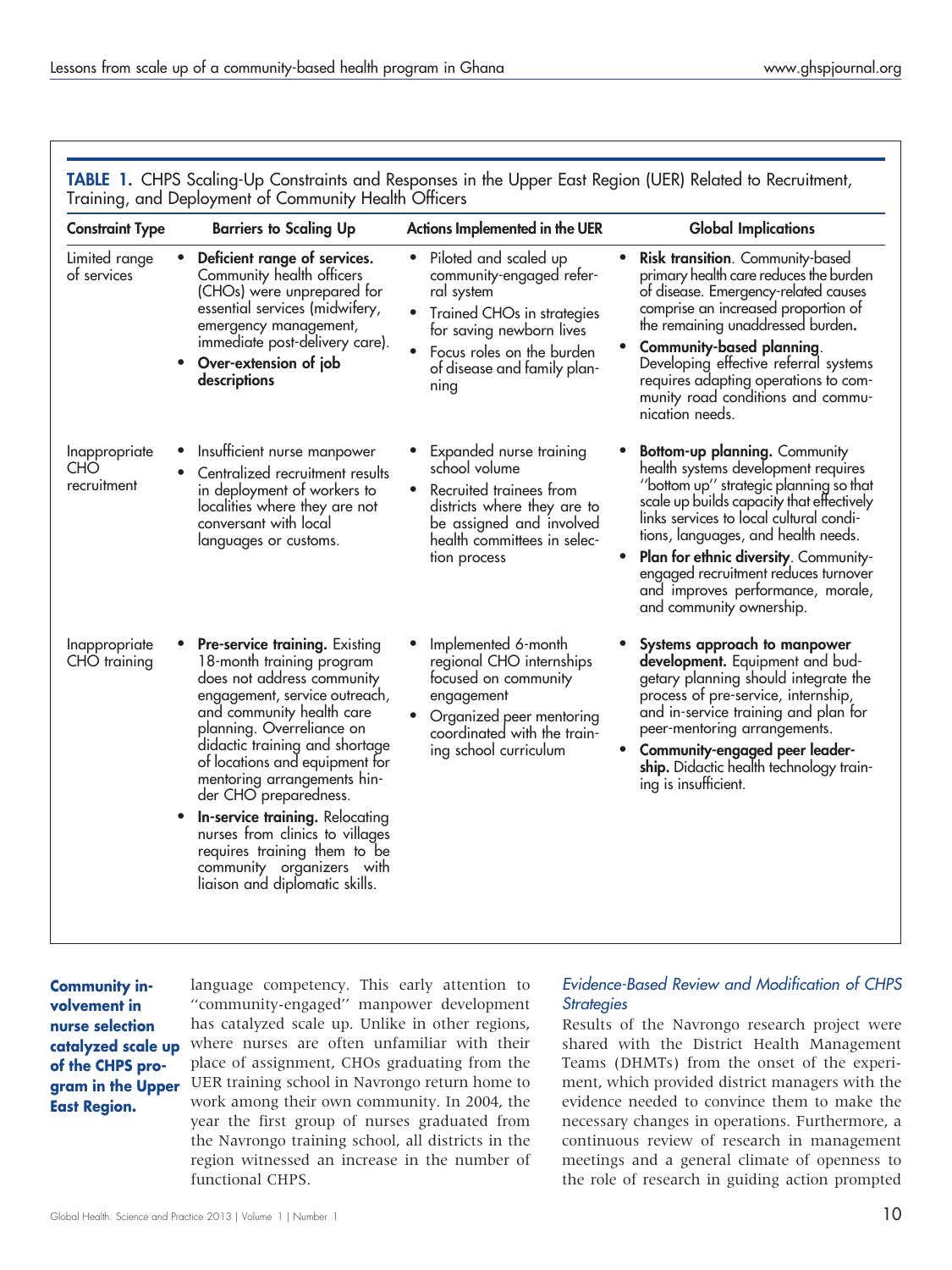| <b>Constraint Type</b>                    | <b>Barriers to Scaling Up</b>                                                                                                                                                                                                                                                                                                                               | Actions Implemented in the UER                                                                                                                                                                                                                  | <b>Global Implications</b>                                                                                                                                                                                                                                                                                                                                                                                                                                                                                                                                                                              |
|-------------------------------------------|-------------------------------------------------------------------------------------------------------------------------------------------------------------------------------------------------------------------------------------------------------------------------------------------------------------------------------------------------------------|-------------------------------------------------------------------------------------------------------------------------------------------------------------------------------------------------------------------------------------------------|---------------------------------------------------------------------------------------------------------------------------------------------------------------------------------------------------------------------------------------------------------------------------------------------------------------------------------------------------------------------------------------------------------------------------------------------------------------------------------------------------------------------------------------------------------------------------------------------------------|
| Inappropriate<br><b>CHO</b><br>deployment | Insufficient programmatic<br>focus on household services;<br>health posts are the main<br>service point.<br>The National Health Insurance<br>Scheme (NHIS) incentivized sta-<br>tic services at the expense of<br>doorstep care, reducing access.<br>NHIS reimbursement for the<br>provision of clinical services<br>de-emphasizes supervisory<br>outreach. | Developed supervisory<br>work routines that are<br>independent of NHIS<br>reimbursement rules                                                                                                                                                   | Systems approach to CHO deploy-<br>$\bullet$<br>ment, monitoring, and supervision.<br>Programs that focus narrowly on a<br>single community health worker<br>cadre, health problem, or function<br>are risky. "Learning localities" are<br>needed where systems functioning is<br>comprehensively monitored and<br>where lessons learned are commu-<br>nicated to senior officials.<br><b>Compatibility of reimbursement</b><br>schemes with doorstep care.<br>National Health Insurance schemes<br>require careful trial of their impact on<br>non-clinic based community-based<br>service operations. |
| Inappropriate<br>volunteer<br>deployment  | Volunteers providing anti-<br>pyretics can inadvertently<br>delay parental health-seeking<br>behavior, elevating risk. With<br>careful training and supervi-<br>sion, however, volunteers can<br>provide integrated manage-<br>ment of childhood illness<br>(IMCI).                                                                                         | Training volunteers in<br>social engagement<br>methods is essential.<br>Female health volunteers<br>are more committed to<br>service activities than male<br>volunteers, but male volun-<br>teers are critical to family<br>planning promotion. | Risk mitigation with field research:<br>Reliance on untested imported initia-<br>tives is risky.<br><b>Partial IMCI does not work:</b><br>Volunteer services can cause more<br>harm than good unless volunteer<br>deployment is coordinated with<br>deployment of trained nurses and<br>governed by rigorous supervision.                                                                                                                                                                                                                                                                               |

additional modifications to improve the CHPS program. For example, long-term observation of the Navrongo project showed that neonatal mortality remained unacceptably high while health among other under-five children had improved dramatically. $29,44$  The CHPS approach, as it was originally developed, lacked sufficient focus on ways to prevent maternal and neonatal death and disability.<sup>45</sup> To address this, UER regional and district health managers have invested in a program of in-service training designed to expand the range of services CHOs provide, with particular focus on improving and saving newborn lives, referral services, and other priority programs inadequately addressed by the initial Navrongo model.

#### Community Engagement and Grassroots Political Action to Mobilize Resources

The Navrongo project uncovered the need to develop health posts in which nurses could live and provide care to the community, which would establish a balance between community engagement and social distance. While the communities preferred nurses who were familiar with local languages and customs, they wanted the nurses to be socially removed from their own networks and extended families—someone the project termed as a ''trusted outsider,'' or a person who would keep secrets about family planning and avoid favoritism that might arise if the nurse was too closely linked to kindred groups.

To bypass GHS restrictions on spending resources for construction of new facilities, the UER Regional Health Administration encouraged **Community** communities to develop interim facilities with **engagement has** local labor, donated materials, and traditional **been the single** construction methods. Then managers most important approached district assemblymen and develop- factor in scaling up ment officers to replace functioning interim the CHPS program facilities with more permanent structures. A in the Upper East decade of systematic problem solving with **Region.** community engagement has been the single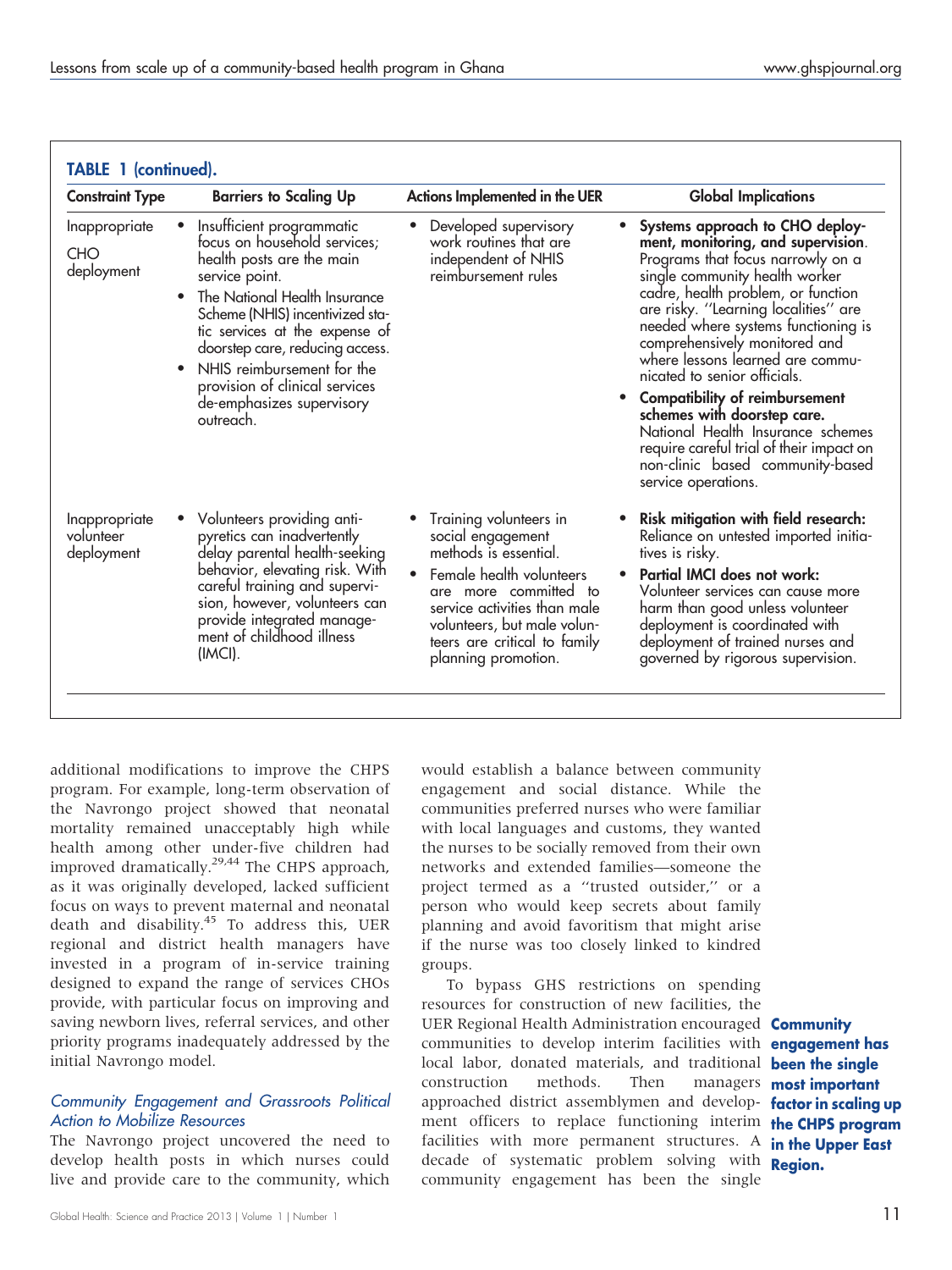| <b>Constraint Type</b>                                  | <b>Barriers to Scaling Up</b>                                                                                                                                               | Actions Implemented in the UER                                                                                                                                                                                          | <b>Global Implications</b>                                                                                                                                                                                                              |
|---------------------------------------------------------|-----------------------------------------------------------------------------------------------------------------------------------------------------------------------------|-------------------------------------------------------------------------------------------------------------------------------------------------------------------------------------------------------------------------|-----------------------------------------------------------------------------------------------------------------------------------------------------------------------------------------------------------------------------------------|
| <b>Information Systems</b>                              |                                                                                                                                                                             |                                                                                                                                                                                                                         |                                                                                                                                                                                                                                         |
| Cumbersome<br>information<br>systems                    | Unwieldy Health Management<br>$\bullet$<br>Information Systems (HMIS)<br>require more staff time for<br>data management than is<br>available for service delivery.          | Simplified registers from<br>$27$ to $5$<br>$\bullet$<br>Developed monitoring tools<br>for outreach and supervisory<br>support                                                                                          | Inappropriate information systems<br>can impede worker commitment to<br>scaling up.                                                                                                                                                     |
| Lack of<br>information<br>utilization                   | Lack of feedback or systems<br>٠<br>for information utilization                                                                                                             | Developed simple-to-imple-<br>٠<br>ment data visualization tools                                                                                                                                                        | Implementation and supervisory<br>$\bullet$<br>support information is neglected in<br>HMIS design.                                                                                                                                      |
| Lack of<br>essential<br>information                     | Absence of actionable infor-<br>mation about perinatal risks<br>and causes of death                                                                                         | Developed maternal and<br>$\bullet$<br>neonatal mortality audit<br>scheme with weekly medical<br>review of results                                                                                                      | Training and staff development<br>٠<br>require tools for evidence-based<br>planning.                                                                                                                                                    |
|                                                         | <b>Essential Equipment, Supplies, and Facilities</b>                                                                                                                        |                                                                                                                                                                                                                         |                                                                                                                                                                                                                                         |
| Shortage of<br>community-<br>based health<br>facilities | High cost and slow pace of<br>$\bullet$<br>health post construction<br>$\bullet$<br>Official restrictions on the use of<br>Ghana Health Service revenue<br>for construction | Constructed interim facilities<br>through community engage-<br>ment and by volunteers<br>Leveraged financing of con-<br>٠<br>struction through outreach to<br>district political and develop-<br>ment-sector leadership | Community investment in construc-<br>tion can facilitate engagement in<br>health systems development.                                                                                                                                   |
| Lack of<br>essential<br>equipment                       | Shortage of motorbikes and<br>ambulances<br>Lack of electrification, wells,<br>$\bullet$<br>and amenities                                                                   | Obtained support from<br>$\bullet$<br>UNICEF and other donors<br>for essential equipment,<br>solar panels, and batteries                                                                                                | Low-cost equipment can be expen-<br>sive to maintain.<br>Investment in electrification and<br>$\bullet$<br>amenities reduces worker turnover<br>and supports scale up.                                                                  |
| Lack of<br>essential<br>commodities                     | Stockouts of essential drugs<br>Expansion of services without<br>$\bullet$<br>expansion of access to supplies                                                               | Implemented simple stock<br>monitoring and logistics<br>reporting tool                                                                                                                                                  | Total systems planning is essential to<br>effective community-based service<br>development.                                                                                                                                             |
| <b>Planning and Resources</b>                           |                                                                                                                                                                             |                                                                                                                                                                                                                         |                                                                                                                                                                                                                                         |
| Lack of<br>financial<br>planning<br>and budgets         | • Absence of a budget line for<br><b>CHPS</b>                                                                                                                               | Implemented District Health<br>$\bullet$<br>Planning and Reporting<br>Toolkit (2010)                                                                                                                                    | • Slow scale up can be addressed by<br>clarifying resource management<br>requirements and the health rationale<br>for community-based services to<br>grassroots politicians and leaders.                                                |
| Lack of<br>flexible<br>resources                        | Extreme constraints on<br>resources for the Common<br>Fund<br>• Cash flow delays                                                                                            | Leveraged financing of the<br>Common Fund (3 districts<br>only)                                                                                                                                                         | • CHPS lacks earmarked support<br>from international donors. Instead,<br>external resources are focused on<br>technical assistance. Requiring a<br>resource-constrained system to<br>invest in incremental resources is<br>unrealistic. |

<span id="page-11-0"></span>TABLE 2. CHPS Scaling-Up Constraints and Responses in the Upper East Region (UER) Related to Support of District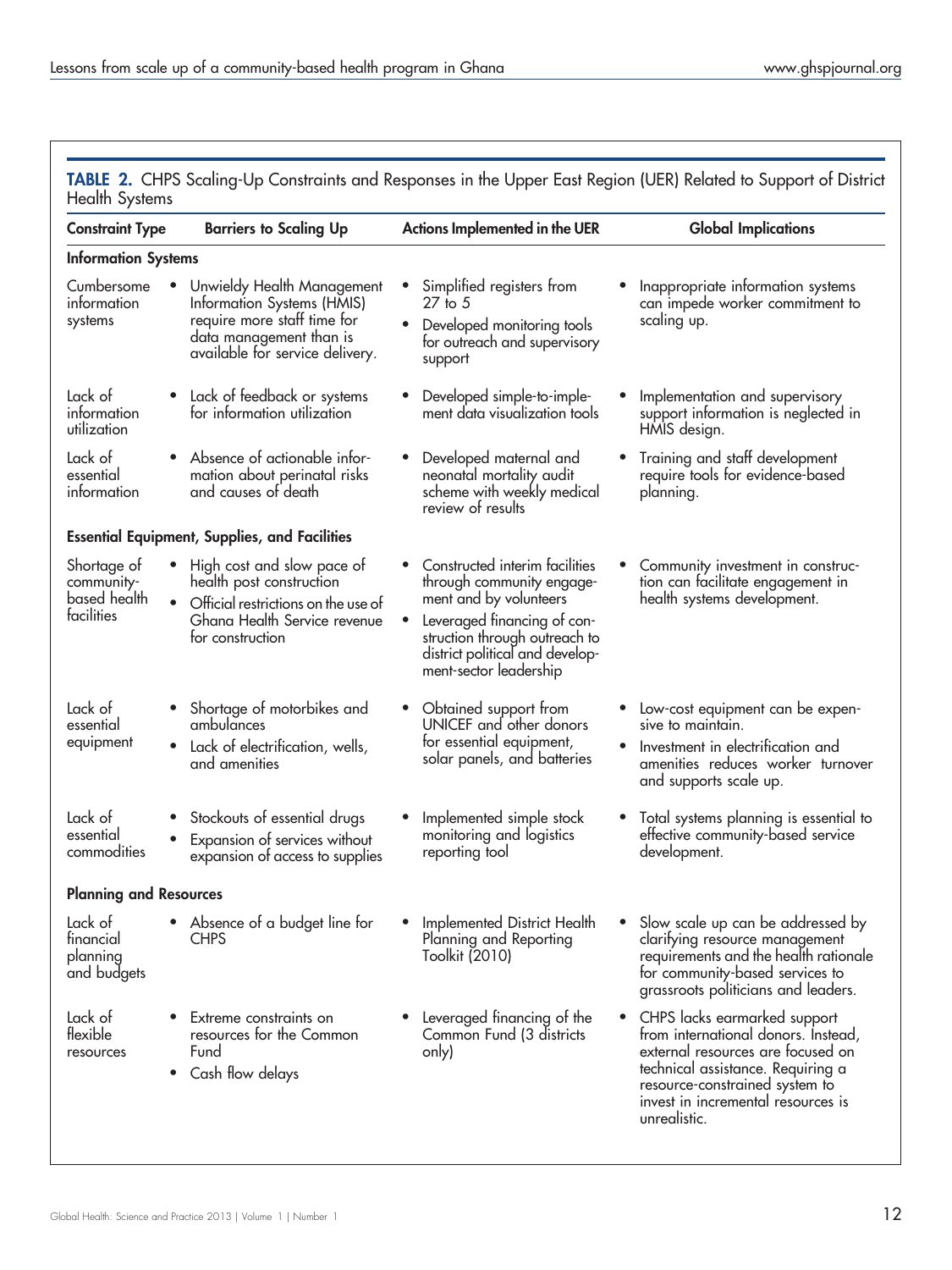| <b>Constraint Type</b>                                         | <b>Barriers to Scaling Up</b>                                                                                                                                                                                       | Actions Implemented in the UER                                                                                                                                                                                             | <b>Global Implications</b>                                                                                                                                                                                                                                                                             |
|----------------------------------------------------------------|---------------------------------------------------------------------------------------------------------------------------------------------------------------------------------------------------------------------|----------------------------------------------------------------------------------------------------------------------------------------------------------------------------------------------------------------------------|--------------------------------------------------------------------------------------------------------------------------------------------------------------------------------------------------------------------------------------------------------------------------------------------------------|
|                                                                | <b>Leadership and Governance</b>                                                                                                                                                                                    |                                                                                                                                                                                                                            |                                                                                                                                                                                                                                                                                                        |
| Lack of<br>leadership<br>for CHPS                              | Absence of district and<br>$\bullet$<br>regional leadership for<br>CHPS implementation<br>Lack of facilitative supervision<br>$\bullet$                                                                             | Implemented peer leadership<br>exchanges between<br>Navrongo and district teams<br>and between leading district<br>teams and counterparts<br>Implemented supervisory<br>peer leadership exchanges                          | Leadership is developed through<br>transfer of knowledge via onsite<br>demonstration and participatory<br>exchanges. Workshops are an<br>ineffective tool for leadership<br>development.                                                                                                               |
| Failure to<br>replicate<br>Navrongo<br>community<br>engagement | Lack of community entry and<br>$\bullet$<br>engagement<br>Limited focus on establishing<br>$\bullet$<br>community health committees<br>Absence of mechanisms for<br>$\bullet$<br>durbars and community<br>exchanges | Employed social engage-<br>ment strategies, including<br>outreach to chiefs and<br>elders, engagement with<br>social networks and opinion<br>leaders, community durbars<br>for building consensus and<br>collective action | Social engagement, gender strate-<br>gies, and traditional governance<br>strategies can be diluted with scale<br>up. Resources for exchanges,<br>demonstration, and discussion of<br>social organizational issues can be<br>crucial to effective scale up of com-<br>munity health service strategies. |
| Absence of<br>political<br>support                             | Absence of political engage-<br>ment strategies<br>Limited district development<br>$\bullet$<br>investment in health                                                                                                | Mobilized resources for<br>health post construction<br>through grassroots political<br>support                                                                                                                             | Siloing community health develop-<br>ment in the health sector can detract<br>from scale up. Grassroots political<br>engagement can contribute to off-<br>setting resource limitations.                                                                                                                |

most important factor explaining the rapid scale up of CHPS in the UER.

#### Shared and Consistent Vision and Commitment Among Leaders

Regional and district leaders in the UER have had a priority focus on and commitment to CHPS. From the onset, the UER Health Administration carried out strategies to mobilize resources, even cutting budgets of other activities and temporarily curtailing services to create budgetary space for CHPS. As UER district health managers noted when they were asked about scaling-up problems:

Resources are not always as you need. There are always other things that you can put in there. If there is not that commitment to implement CHPS, you don't go that extra mile to put resources in place.

The response [to shortage of funding] is we just keep going and going. Because you cannot ignore them. You keep trying; sometimes you get lucky, in another time you are not.

If we get to the [district] assembly and explain things to them, [they] understand.

We discuss [CHPS] with the NGOs. We would draw our budget and discuss our [funding] challenge with them [and clarify] that this is what we want to do. But this is our challenge—to throw more light on the program so that they would help us.

Although launching CHPS is not expensive, its incremental costs are difficult to sustain. The estimated total expenditure for 1 fully functional CHPS zone covering a population of about 3,500 is US\$33,345 (about US\$9.50/capita) (including a solar panel but excluding CHO salaries, fuel for vehicles for monitoring activities, and training costs). The most costly components are facility construction (\$20,240) and motorbike procurement (\$5,300). However, if village volunteers conduct construction, using traditional material for building walls, the cost is reduced substantially (to about \$3/capita). These modest costs are nonetheless a major challenge for district managers, who often lack adequate resources for implementing even the most basic health service agenda. The incremental costs of initiating the Navrongo model was the most dominant constraint to CHPS implementation identified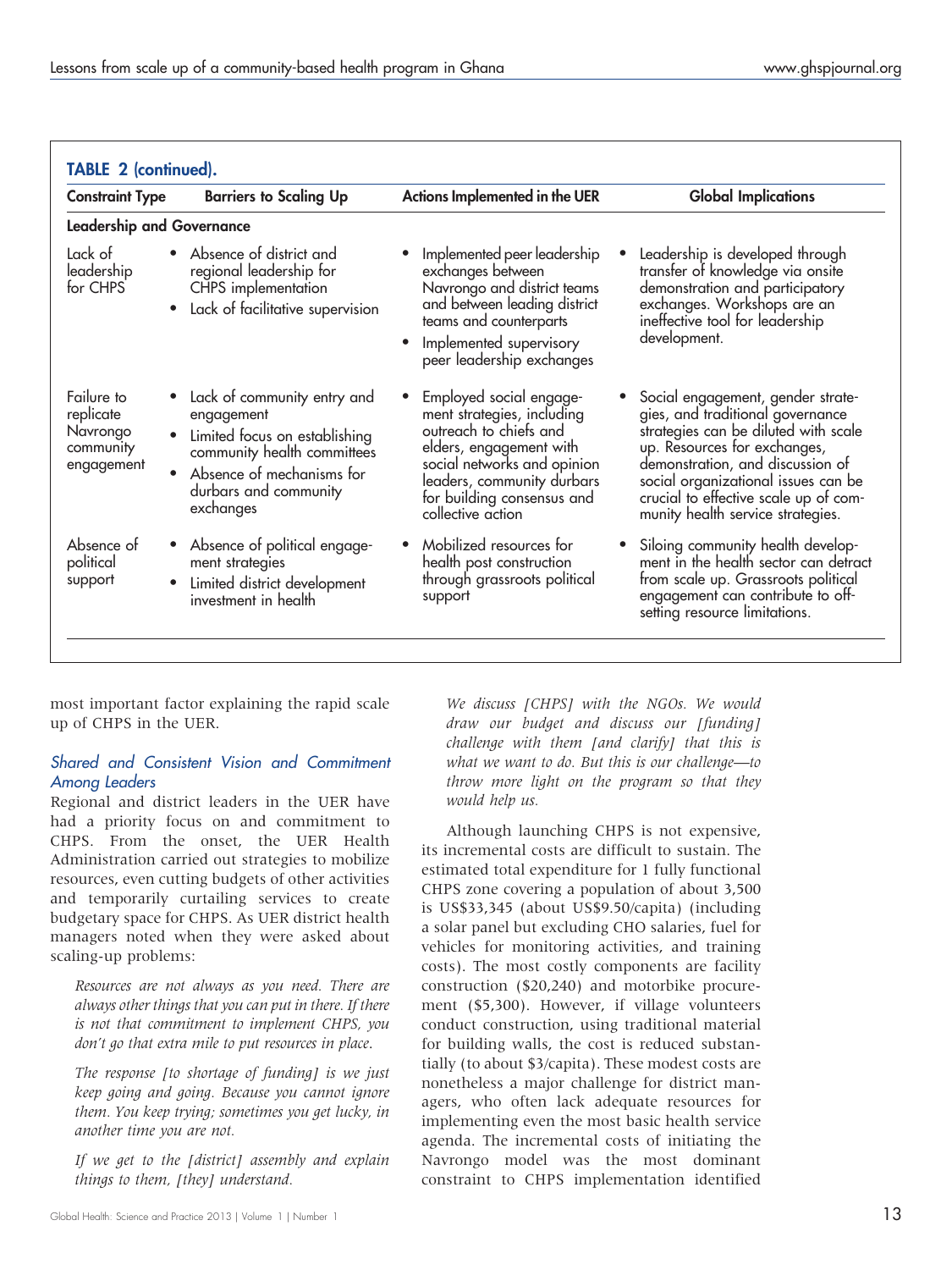during the course of our interviews. Every district director interviewed noted some aspect of this problem. For example:

There is no funding for CHPS. The strategy was mainly to cut back on other things. It's tough.

For me, funding is a big issue. Even when you got District Assemblies to build a compound [health post], really getting it functional, getting people trained, and getting all the logistics is the problem.

Where you want a new system to work well, you put money for it. CHPS doesn't have [money].

When I want to [send nurses] to school I have to look for my own funding. No one funds training. The CHOs were first supported by the district assemblies but they say they are constrained, so they are now funding themselves.

Everything they [District Assemblies] do depends on their common fund. If the common fund doesn't come, whatever they tell you, it is always difficult because the internally generated revenue is not adequate to even meet their overhead courses.

CHPS expansion has been most successful in areas where GHS regional and district officials have persuaded local governments to add CHPS into their annual budgets. Simple-to-implement communication strategies have facilitated exchanges between local government authorities, politicians, and health leadership about CHPS. For example, GHS leaders have involved local officials in CHPS-sponsored community celebrations of implementation progress, linking popular support for CHPS to the political aspirations of elected officials.

But not all district health directors—the local focal points of health administration—consider CHPS as the most effective means to achieving health objectives, partly because most managers are unfamiliar with the Navrongo experiment but also because many are unconvinced that CHPS is cost-effective. To address these issues, the UER is testing a toolkit that will help managers compare different budgetary options and their implications on offsetting health and mortality risks. This tool has provided district managers with practical means of demonstrating the potential impact of investing in CHPS on health outcomes and may have contributed to accelerating the expansion of investment in CHPS between 2010 and 2012.<sup>42</sup>

In addition to their commitment to CHPS, UER leaders also shared a coherent and

consistent vision about CHPS, which contributed to the scaling-up process. According to GHS policy documents, CHPS is defined as ''the mobilization of community leadership, decisionmaking systems and resources in a defined catchment area (termed a 'zone'), the placement of reoriented frontline health staff, known as Community Health Officers, with logistics support and community volunteer systems to provide services according to the principles of primary health care (PHC-Plus).'' Regional and district leaders in the UER had a similar interpretation of this policy. For example, most UER directors considered CHPS to be functional even without a compound as long as CHOs provided services. In contrast, directors based elsewhere tended to disagree with this perspective. One such manager noted:

You need a person to be there. You need a compound [health post] to make it functional. Those are the two key ingredients you need … CHPS without a compound compromises [the program]. At any time, people should be able to call on you … People have been trying to define that it's functional without a compound. But a compound must be there. In a community, when services are not done holistically 24 hours, how can you say it's functional?

Some issues are not clear[ly] defined. What is operational CHPS? What is functional CHPS? [We] Need to make sure that [the] document is still relevant; [we] need to redefine to clarify parameters. CHPS is progressing at various stages. It needs revision. People have different understandings. People have expressed different views. Based on that, the policy should be revised.

Similarly, officers interviewed in the UER were consistently clear about responsibilities of the CHOs, but CHO responsibilities were less clearly defined elsewhere. For example, one manager outside the UER argued that CHPS workers should be health promoters but not service providers:

[We] Shouldn't overload them [the CHOs]. CHOs should not be doing antenatal [care] and immunization. They should only do education … [and] should only be going out. [They] Should not be sitting there.

The shared vision and commitment to the CHPS program among UER leaders facilitated the process of political and community

CHPS expansion was most successful in areas where local politicians contributed funds to the program's budget.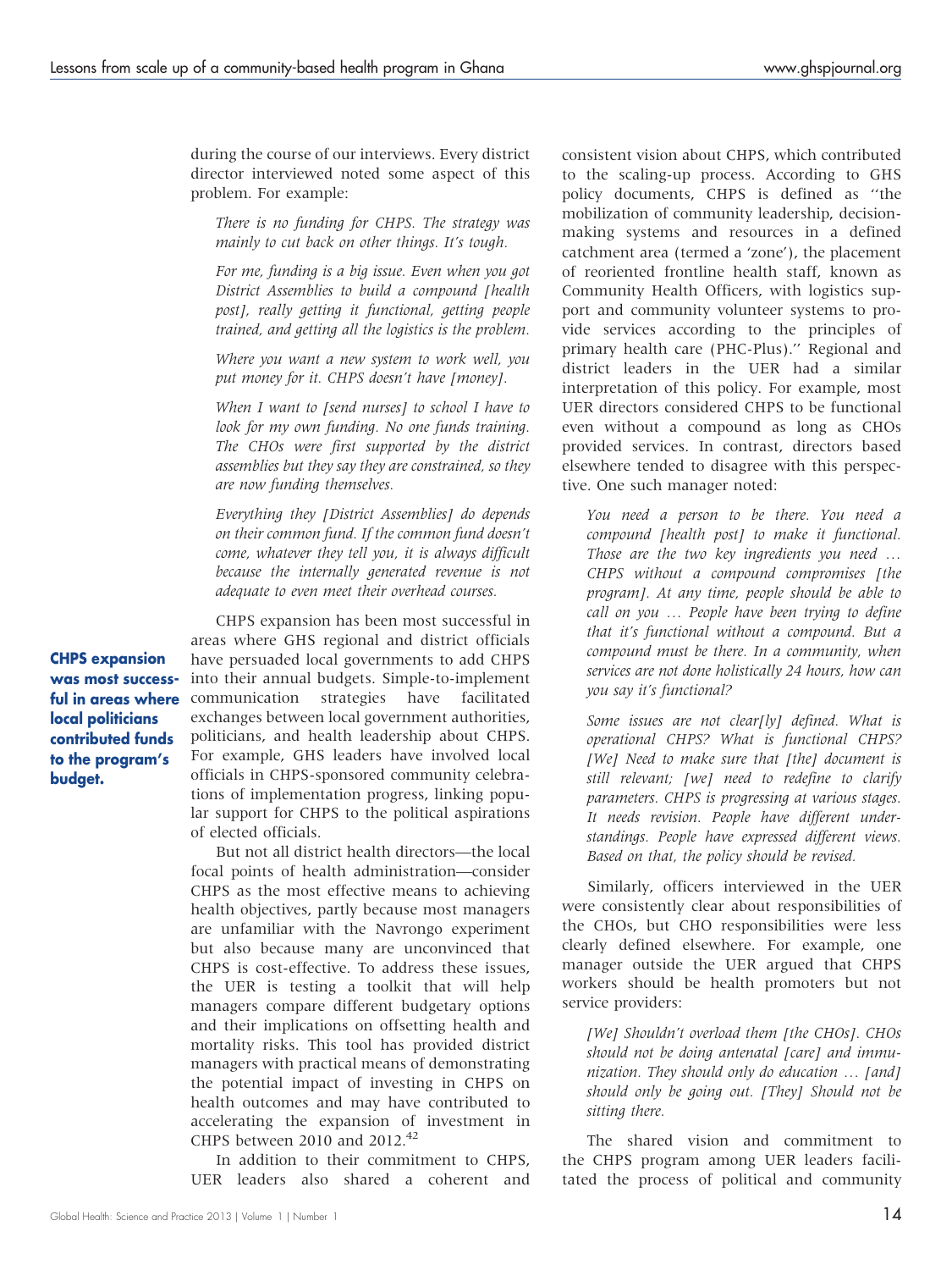engagement, which in turn facilitated resource mobilization. When health sector leadership catalyzes the process of community engagement and resource mobilization, CHPS scale up proceeds even if no health sector revenue exists for the program.

#### Peer Exchange Visits

Exchange visits between new and advanced districts helped to facilitate scale up by giving new CHPS program leaders an opportunity to directly observe how the model was working successfully. Dialogue between program leaders dispelled mystery about the CHPS development process and nurtured teamwork among the implementers. Peer exchanges were designed to achieve this by equipping visiting teams with the capability to implement the program in 1 or 2 zones.

To focus exchanges on implementation, visiting teams were encouraged to include participants who could represent the contrasting implementation responsibilities of each level of the system: the District Health Management Team, at least 1 subdistrict supervisory team, and 2 or more CHOs from the participating subdistrict. These individuals were then teamed with counterparts from an advanced implementation team to plan together how to implement a functioning CHPS zone in the participating team's home district.

The teams discussed the practical task of zone implementation, community engagement, replicating exchanges between communities, and building local political commitment to CHPS expansion. Each participating team also received seed funds to cover the cost of implementing a pilot zone, with training on how to cost and budget the program. Taken as a set of activities, exchanges equipped and financed pilot implementation of CHPS in ways that catalyzed scale up of operations once participants returned to their home districts.

Participants were also oriented to focus group methods that would enable managers to respond to community and worker opinion, adapt strategies to local conditions, decentralize planning, and take ownership of the program as a districtdirected, scaling-up initiative.

Although 38 districts throughout Ghana participated in exchanges, this process was far more intense in the UER than elsewhere. By 2004, all districts, subdistricts, and CHOs in the region had participated in 1 or more exchanges

with the Navrongo team. National monitoring data have since revealed that peer-exchange visits have been more successful than workshops. In fact, by 2008 CHPS coverage was concentrated in the 38 districts that participated in exchange visits with the Navrongo or Nkwanta advanced CHPS districts.<sup>15</sup>

#### **CONCLUSION**

Despite the challenges that have been identified, the CHPS initiative has begun to introduce health care reform in every region and district of Ghana. In the UER, where scale-up problems have been the focus of strategic review, trial, and dissemination, CHPS has established a sustainable service model, which ensures that progress is adapted to local realities and guided by evidence. Coverage of community-based care in the UER was 5 times the national average after a decade of scaling up, even though the region is the poorest in Ghana.

Nonetheless, problems with district health system leadership persist and merit further research, demonstration, and policy development. The new Ghana Essential Health Intervention Programme (GEHIP) has been launched to address the evidence gap on how to improve district leadership for continued CHPS expansion, $39$  including the development of district planning tools, resource management systems, and intersectoral coordination strategies.<sup>46</sup> In addition, the new project is testing a simplified management information system to meet the information needs of CHOs and district leaders while minimizing the time and effort required for CHOs to capture, manage, and report information.<sup>47</sup>

Although much remains to be accomplished, the CHPS experience in the UER attests to the practicality of scaling up CHPS throughout Ghana. Its core strategy is based on the principle of putting evidence into action through research, experimentation, multiple validations, and adaptation efforts—learning by doing.

Competing Interests: None declared

Acknowledgments: This paper describes projects supported by grants to the Population Council by USAID and the Finnish International Development Agency and grants to the Navrongo Health Research Centre by the Rockefeller Foundation. Writing and research on the determinants of CHPS scale up is part of the baseline qualitative research of the Ghana Essential Health Interventions Programme (GEHIP). GEHIP is a Columbia University collaboration with the .<br>Ghana Health Service, funded by the Doris Duke Charitable Foundation's Africa Health Initiative.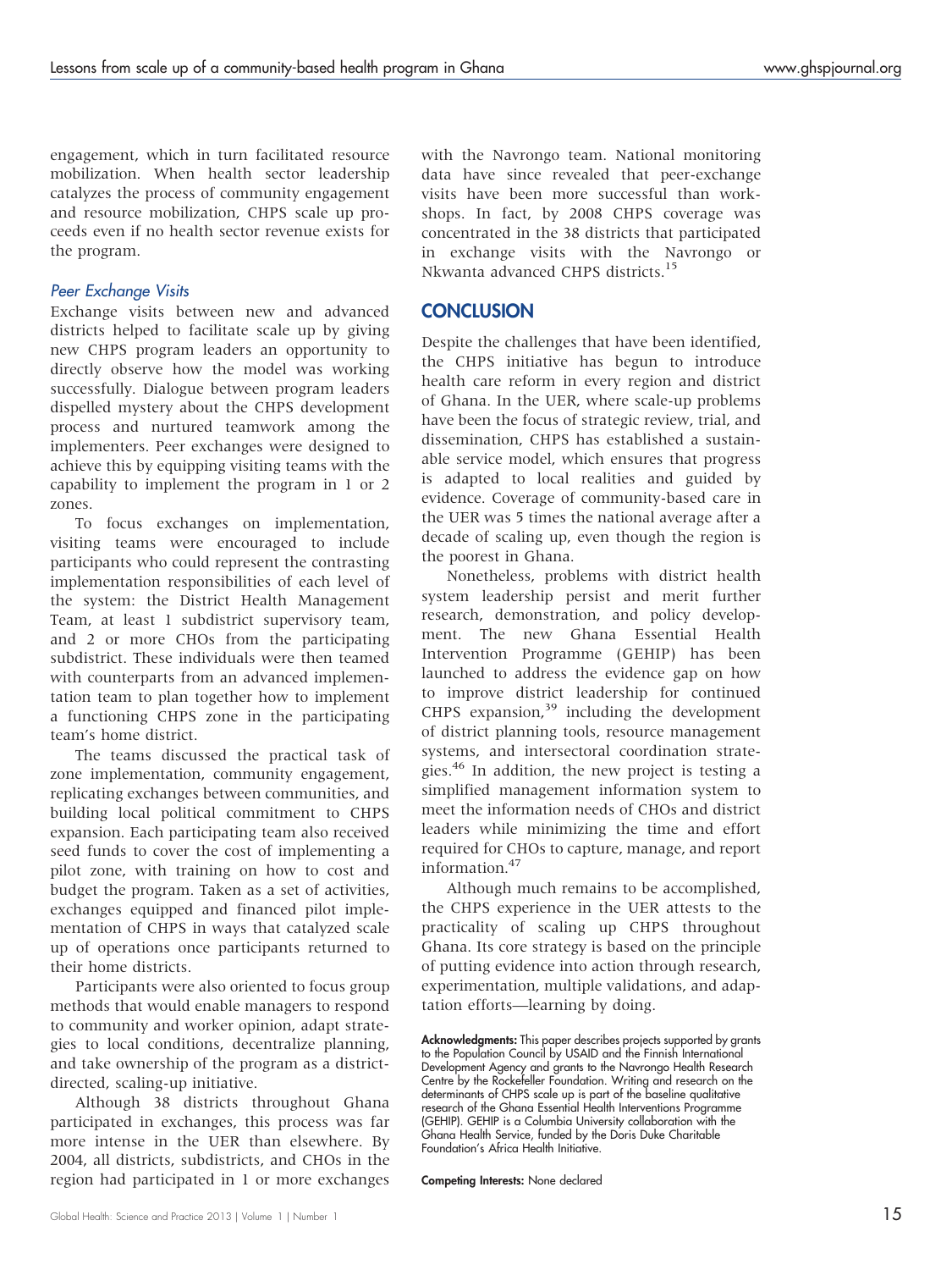#### **REFERENCES**

- 1. Shaw RP, Elmendorf AE. Better health in Africa: experiences and lessons learned. Washington, DC: World Bank; 1994.
- 2. Perry H, Freeman P, Gupta S, Rassekh BM. How effective is community-based primary health care in improving the health of children? [Internet]. Washington, DC: Community-Based Primary Health Care Working Group, International Health Section, American Public Health Association; 2009 Jul [cited 2012 Dec 1]. 53 p. Available from: [http://www.coregroup.org/storage/](http://www.coregroup.org/storage/documents/finalcbphcreport_july2009.pdf) [documents/finalcbphcreport\\_july2009.pdf](http://www.coregroup.org/storage/documents/finalcbphcreport_july2009.pdf)
- 3. Freeman P, Perry HB, Gupta SK, Rassekh B. Accelerating progress in achieving the millennium development goal for children through community-based approaches. Glob Public Health.2012;7(4):400-419.
- 4. Rosato M, Laverack G, Grabman LH, Tripathy P, Nair N, Mwansambo C, et al. Community participation: lessons for maternal, newborn, and child health. Lancet. 2008;372(9642):962-971. [CrossRef.](http://dx.doi.org/10.1016/S0140-6736(08)61406-3) [Medline](http://www.ncbi.nlm.nih.gov/entrez/query.fcgi?cmd=Retrieve&db=PubMed&list_uids=18790319&dopt=Abstract)
- 5. Simmons R, Shiffman J. Scaling-up reproductive health service innovations: a conceptual framework. In: Simmons R, Fajans P, Ghiron L, editors. Scaling-up health service delivery: from pilot innovations to policies and programmes. Geneva: World Health Organization; 2007 [cited 2012 Dec 1]. Available from: [http://](http://whqlibdoc.who.int/publications/2007/9789241563512_eng.pdf) [whqlibdoc.who.int/publications/2007/9789241563512\\_eng.pdf](http://whqlibdoc.who.int/publications/2007/9789241563512_eng.pdf)
- 6. Binswanger HP, Aiyar SS. Scaling up community-driven development: theoretical underpinnings and program design implications [Internet]. Washington, DC: The World Bank Africa Regional Office; 2003 [cited 2012 Dec 1]. 43 p. Available from: [http://papers.ssrn.com/sol3/papers.cfm?abstract\\_id](http://papers.ssrn.com/sol3/papers.cfm?abstract_id=636401)=636401
- 7. Glaser EM, Abelson HH, Garrison KN. Putting knowledge to use: facilitating the diffusion of knowledge and the implementation of planned change. San Francisco: Jossey-Bass; 1983. 636 p.
- 8. University of Ghana, Medical School. The Danfa comprehensive rural health and family planning project: summary, conclusions, and recommendations from the final report. Accra, Ghana: University of Ghana, Medical School; 1979.
- 9. Amonoo-Lartson R. Change in family health care policy: the Ghanaian experience. In: Waife RS, Burkhart MC, editors. The non-physician and family health in Sub-Saharan Africa: proceedings of a conference. Chestnut Hill, MA: Pathfinder Fund; 1981. p. 108-115.
- 10. Amonoo-Lartson R, deVries JA. Patient care evaluation in a primary health care programme: the use of tracer conditions as a simple and appropriate technology in health care delivery. Soc Sci Med A.1981;15(5):735-741.
- 11. Ministry of Health [Ghana]. Medium term health strategy (September). Accra, Ghana: Ministry of Health, Government of Ghana; 1995.
- 12. Ministry of Health [Ghana]. A profile of health inequities in Ghana. Accra, Ghana: Ministry of Health, Government of Ghana; 1998.
- 13. Ministry of Health [Ghana]. The health of the nation: reflections on the first five year health sector programme of work: 1997- 2001 [Internet]. Accra, Ghana: Ministry of Health, Government of Ghana; 2001 [cited 2012 Dec 1]. 77 p. Available from: [http://www.moh-ghana.org/UploadFiles/Publications/](http://www.moh-ghana.org/UploadFiles/Publications/5Yr%20POW%20I%20(1997-2001)120422153313.pdf) [5Yr%20POW%20I%20\(1997-2001\)120422153313.pdf](http://www.moh-ghana.org/UploadFiles/Publications/5Yr%20POW%20I%20(1997-2001)120422153313.pdf)
- 14. Nyonator FK, Akosa AB, Awoonor-Williams JK, Phillips JF, Jones TC. 2008. Scaling up experimental project success with the Community-based Health Planning and Services Initiative in Ghana [Internet]. In: Simmons R, Fajans P, Ghiron L, editors. Scaling up health service delivery: from pilot innovations to policies and programmes. Geneva: World Health Organization; 2007 [cited 2012 Dec 1]. p. 89-112.

Available from: [http://whqlibdoc.who.int/publications/2007/](http://whqlibdoc.who.int/publications/2007/9789241563512_eng.pdf) [9789241563512\\_eng.pdf](http://whqlibdoc.who.int/publications/2007/9789241563512_eng.pdf)

- 15. Nyonator FK, Awoonor-Williams JK, Phillips JF. Scaling down to scale up: accelerating the expansion of coverage of communitybased health services in Ghana. Presented at: 2011 International Conference on Family Planning; 2011 Nov 29-Dec 2; Dakar, Senegal.
- 16. Binka FN, Nazzar AK, Phillips JF. The Navrongo Community Health and Family Planning Project. Stud Fam Plann. 1995;26(3):121-139. [CrossRef.](http://dx.doi.org/10.2307/2137832) [Medline](http://www.ncbi.nlm.nih.gov/entrez/query.fcgi?cmd=Retrieve&db=PubMed&list_uids=7570763&dopt=Abstract)
- 17. Nazzar AK, Adongo PB, Binka FN, Phillips JF, Debpuur C. Developing a culturally appropriate family planning program for the Navrongo experiment. Stud Fam Plann. 1995;26(6):307- 324. [CrossRef](http://dx.doi.org/10.2307/2138097). [Medline](http://www.ncbi.nlm.nih.gov/entrez/query.fcgi?cmd=Retrieve&db=PubMed&list_uids=8826071&dopt=Abstract)
- 18. Adjei S, Phillips JF, Jones TC. Utilization of evidence from experimental research to guide sector-wide health care reform in Ghana. Presented at: 130<sup>th</sup> Annual Meeting of the American Public Health Association; 2002 Nov 9-13; Philadelphia, PA. Abstract available from: [https://apha.confex.com/apha/](https://apha.confex.com/apha/130am/techprogram/paper_43582.htm) [130am/techprogram/paper\\_43582.htm](https://apha.confex.com/apha/130am/techprogram/paper_43582.htm)
- 19. Phillips JF, Jones TC, Nyonator FK, Ravikumar S. Evidence-based scaling up of health and family planning service innovations in Bangladesh and Ghana. In: Simmons R, Fajans P, Ghiron L, editors. Scaling up health service delivery: from pilot innovations to policies and programmes. Geneva: World Health Organization; 2007 [cited 2012 Dec 1]. p. 113-134. Available from: [http://whqlibdoc.who.int/publications/2007/](http://whqlibdoc.who.int/publications/2007/9789241563512_eng.pdf) [9789241563512\\_eng.pdf](http://whqlibdoc.who.int/publications/2007/9789241563512_eng.pdf)
- 20. Sarri R, Hasenfeld Y. Management of human services. New York: Columbia University Press; 1978.
- 21. Freedman RA. The contribution of social science research to population policy and family planning program effectiveness. Stud Fam Plann. 1987;18(2):57-82. [CrossRef](http://dx.doi.org/10.2307/1966698). [Medline](http://www.ncbi.nlm.nih.gov/entrez/query.fcgi?cmd=Retrieve&db=PubMed&list_uids=3590266&dopt=Abstract)
- 22. Bawah AA, Akweongo PC, Simmons RS, Phillips JF. Women's fears and men's anxieties: the impact of family planning on gender relations in northern Ghana. Stud Fam Plann. 1999;30(1):54-66. [CrossRef.](http://dx.doi.org/10.1111/j.1728-4465.1999.00054.x) [Medline](http://www.ncbi.nlm.nih.gov/entrez/query.fcgi?cmd=Retrieve&db=PubMed&list_uids=10216896&dopt=Abstract)
- 23. Ngom P, Debpuur C, Akweongo PC, Adongo PB, Binka FN. Gate-keeping and women's health seeking behaviour in Navrongo, northern Ghana. Afr J Reprod Health.2003;7(1):17- 26.
- 24. Adongo PB, Phillips JF, Kajihara BZ, Fayorsey C, Debpuur C, Binka FN. Cultural factors constraining the introduction of family planning among the Kassena-Nankana of northern Ghana. Soc Sci Med. 1997;45(12):1789-1804. [CrossRef](http://dx.doi.org/10.1016/S0277-9536(97)00110-X). [Medline](http://www.ncbi.nlm.nih.gov/entrez/query.fcgi?cmd=Retrieve&db=PubMed&list_uids=9447629&dopt=Abstract)
- 25. Antwi-Nsiah C, Phillips JF, Tapsoba P, Adongo PB, Asobayire K. Community reactions to the Navrongo experiment. 1995. Unpublished manuscript.
- 26. Knippenberg R, Levy-Bruhl D, Osseni R, Drame K, Soucat A, Debeugny C. The Bamako Initiative: primary health care. Paris: International Children's Centre; 1990.
- 27. Binka FN, Ngom P, Phillips JF, Adazu K, MacLeod BB. Assessing population dynamics in a rural African society: The Navrongo Demographic Surveillance System. J Biosoc Sci.1999;31(3):375- 391. [CrossRef](http://dx.doi.org/10.1017/S0021932099003752)
- 28. Ngom P, Binka FN, Phillips JF, Pence B, Macleod B. Demographic surveillance and health equity in sub-Saharan Africa. Health Policy Plan. 2001;16(4):337-344. [CrossRef](http://dx.doi.org/10.1093/heapol/16.4.337). **[Medline](http://www.ncbi.nlm.nih.gov/entrez/query.fcgi?cmd=Retrieve&db=PubMed&list_uids=11739357&dopt=Abstract)**
- 29. Binka FN, Bawah AA, Phillips JF, Hodgson A, Adjuik M, MacLeod BB. Rapid achievement of the child survival millennium development goal: evidence from the Navrongo experiment in Northern Ghana. Trop Med Int Health.2007;12(5):578-593. **[CrossRef](http://dx.doi.org/10.1111/j.1365-3156.2007.01826.x)**